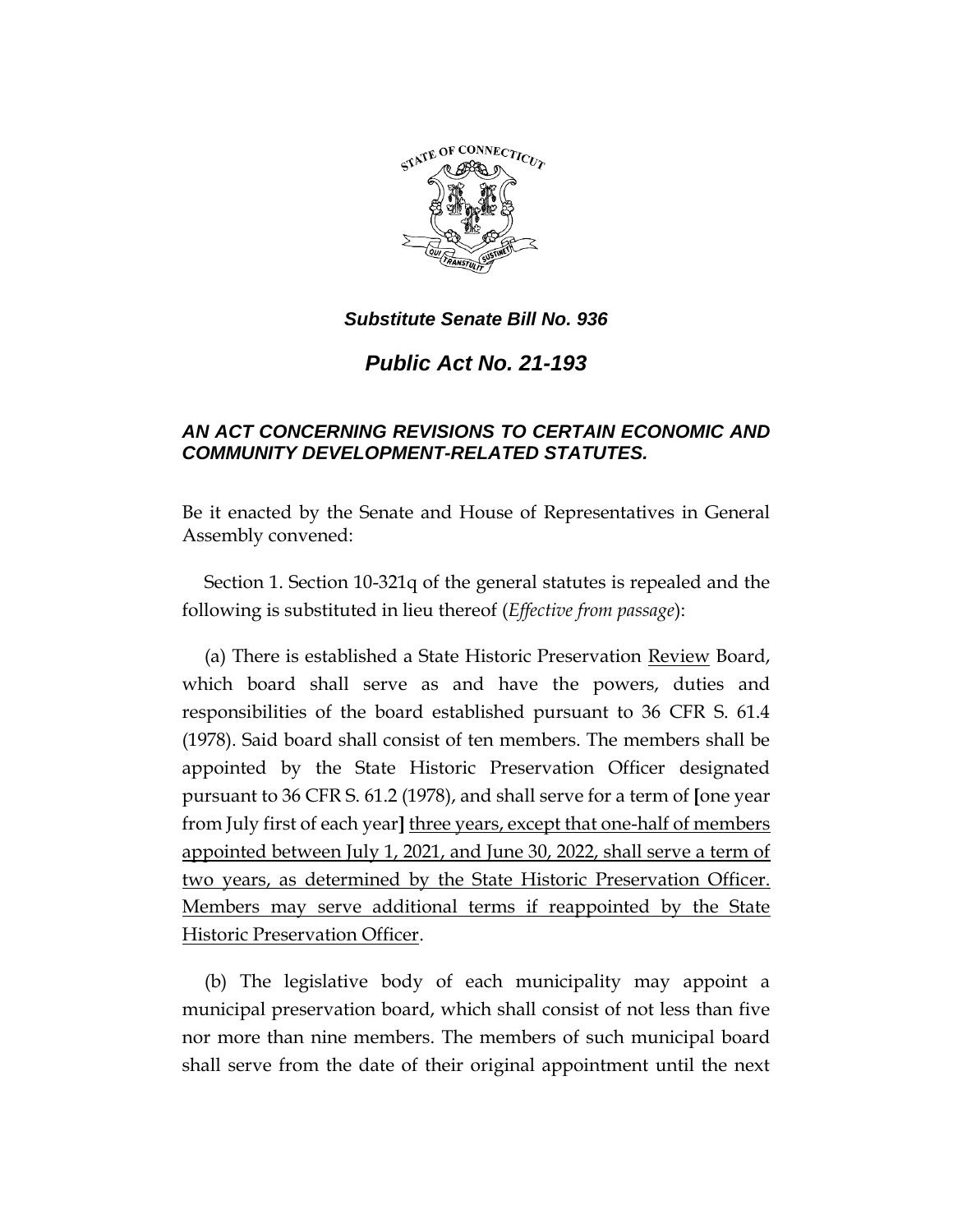succeeding June thirtieth, and shall thereafter be appointed for a term of one year from July first of each year.

(c) The State Historic Preservation Officer shall notify the municipal preservation board or, if there is no board, the chief executive officer of the municipality, at least **[**sixty**]** thirty days prior to the scheduled consideration by the State Historic Preservation **Review** Board of the nomination of property in such municipality to the National Register of Historic Places. The notification shall be accompanied by all information on the nomination that is provided to the members of the State Historic Preservation Review Board for their consideration, which information shall be available for public inspection. The municipal board may hold a public hearing in the municipality on the nomination of any parcel of real property at least fifteen days prior to the scheduled meeting of the State Historic Preservation <u>Review</u> Board on such matter and may make recommendations to the State Historic Preservation Review Board on the nomination of districts containing two or more parcels of real property located in such municipality. Notice of the time, place and subject matter of the hearing shall be published at least once in a newspaper of general circulation in the municipality not more than fifteen nor less than seven days prior to such hearing. A copy of the notice shall be sent to the State Historic Preservation Officer at least ten days prior to such hearing. The State Historic Preservation Officer or **[**his**]** said officer's designee **[**shall**]** may attend the hearing to testify on such nomination and to explain the consequences of listing in the National Register of Historic Places. In preparing its recommendation on the nomination, the municipal board shall consider whether the properties being proposed for nomination meet the criteria for listing in the National Register of Historic Places, as set forth in 36 CFR S. **[**60.6 (1978)**]** 60.4, and may consider such other matters as it deems appropriate. The municipal board shall submit its recommendation, if any, with the reasons for the recommendation, to the state board not later than seven days prior to the scheduled consideration of the

*Public Act No. 21-193 2 of 30*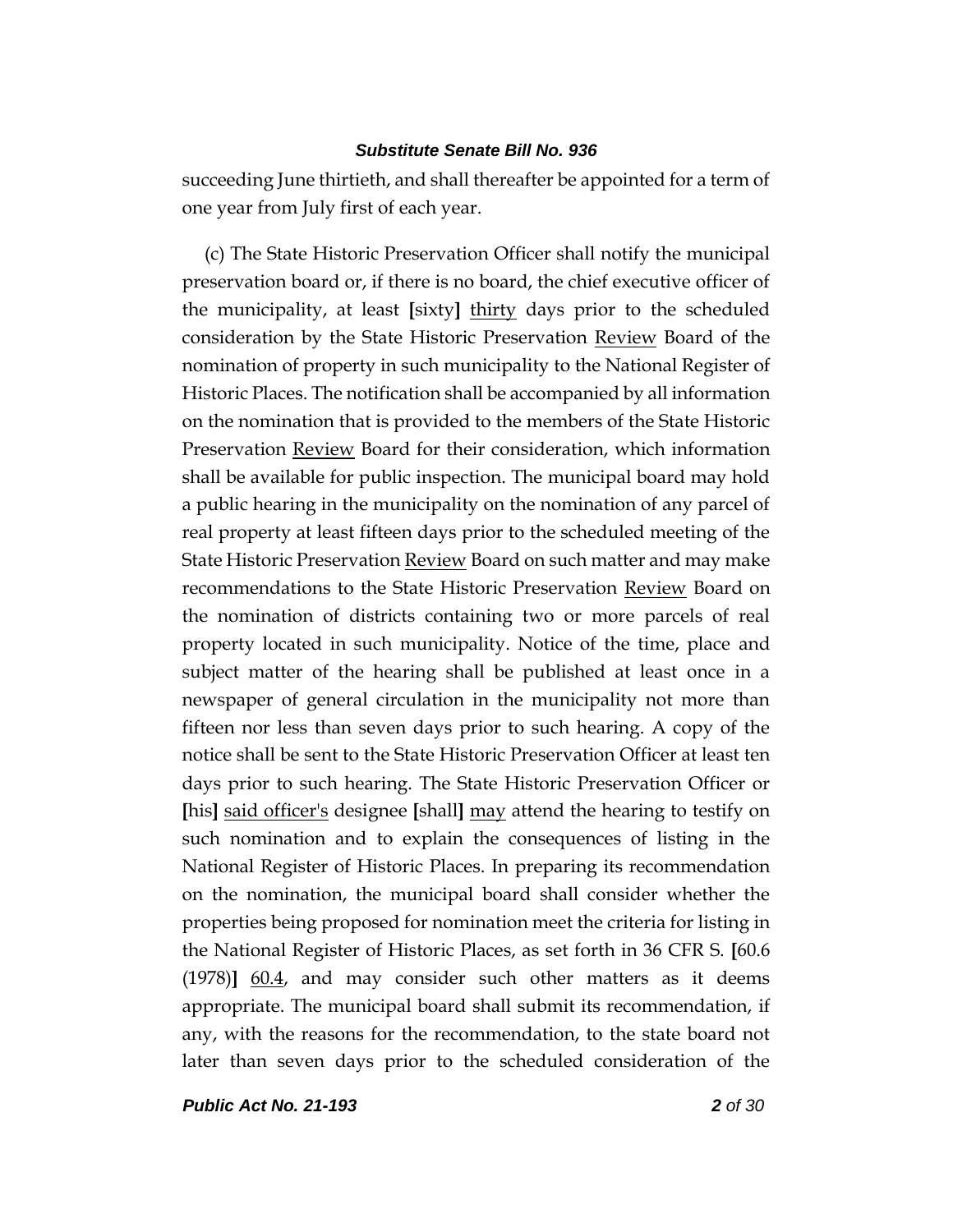nomination by the State Historic Preservation Review Board. The State Historic Preservation Review Board shall consider the recommendations of a municipal board, if any, before acting on a nomination if such written recommendation is received by the State Historic Preservation Officer not later than seven days prior to the scheduled consideration of the nomination by the State Historic Preservation Review Board. Failure of the municipal board to present such recommendation shall not prevent the State Historic Preservation Review Board from acting on any nomination.

Sec. 2. Section 22a-19a of the general statutes is repealed and the following is substituted in lieu thereof (*Effective from passage*):

The provisions of sections 22a-15 to 22a-19, inclusive, shall be applicable to the unreasonable destruction of historic structures and landmarks of the state, which shall be those properties (1) listed or under consideration for listing as individual units on the National Register of Historic Places (16 USC 470a, as amended) or (2) which are a part of a district listed or under consideration for listing on said national register and which have been determined by the State Historic Preservation Review Board to contribute to the historic significance of such district. If the plaintiff in any such action cannot make a prima facie showing that the conduct of the defendant, acting alone or in combination with others, has or is likely unreasonably to destroy the public trust in such historic structures or landmarks, the court shall tax all costs for the action to the plaintiff.

Sec. 3. Section 12-263m of the general statutes is repealed and the following is substituted in lieu thereof (*Effective from passage*):

(a) As used in this section: (1) "Eligible dry cleaning establishment" means any place of business engaged in the cleaning of clothing or other fabrics using tetrachlorethylene, Stoddard solvent or other chemicals, (2) "gross receipts at retail" means the total amount accruing from dry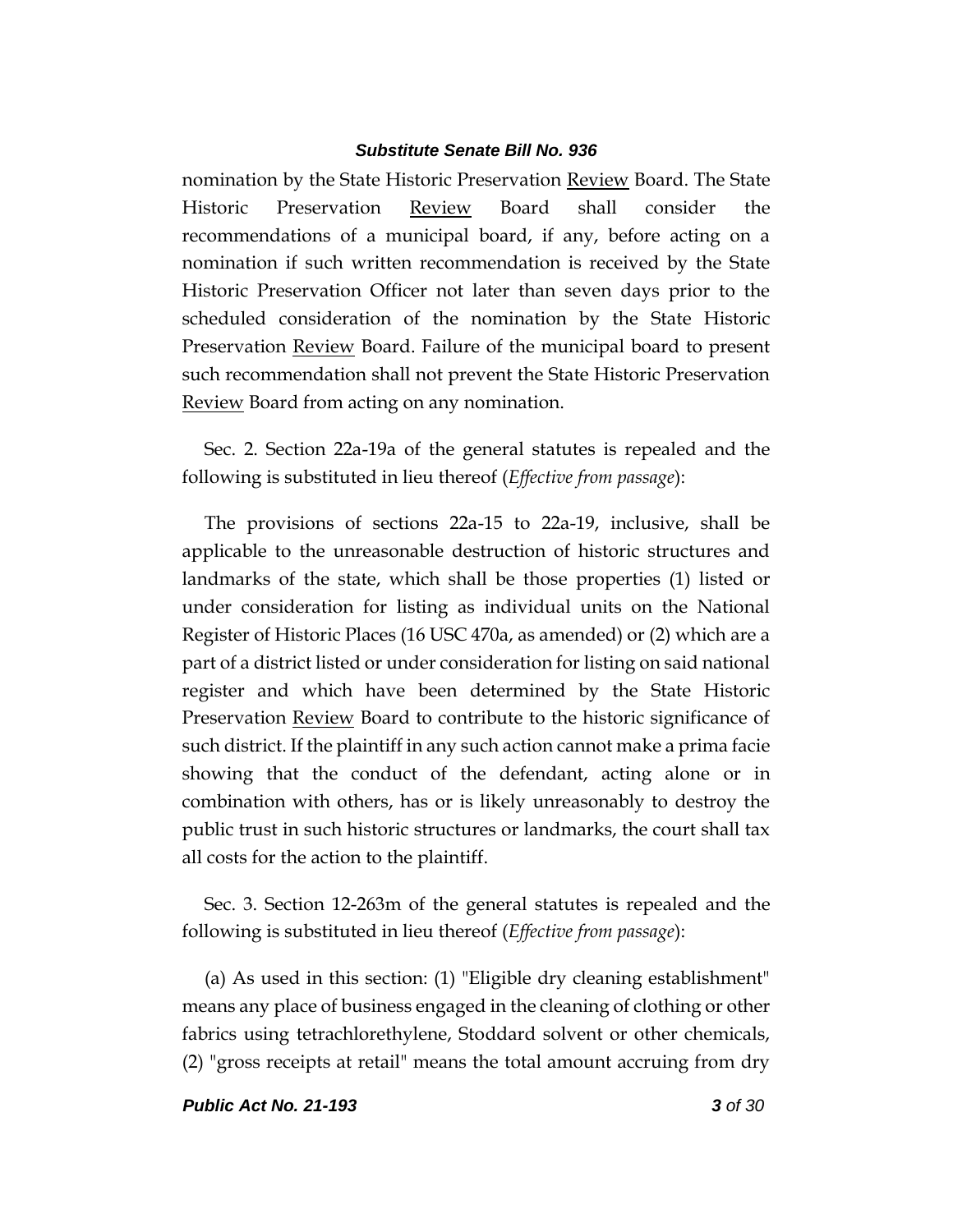cleaning services, valued in money, without any deduction for the cost of the materials used, labor or service cost or any other expense, and (3) "eligible applicant" means (A) a business owner or operator of an eligible dry cleaning establishment, **[**or**]** (B) an owner of property that is or that was occupied by an eligible dry cleaning establishment, or  $(C)$  a certifying party, as defined in section 22a-134, of property that is or that was occupied by an eligible dry cleaning establishment.

(b) (1) There shall be paid to the Commissioner of Revenue Services by each dry cleaning establishment a surcharge of one per cent of its gross receipts at retail for any dry cleaning service performed on or after January 1, 1995. Each dry cleaning establishment shall register with the Commissioner of Revenue Services on forms prescribed by the commissioner. Each dry cleaning establishment that is registered with the commissioner shall renew its registration with the commissioner on October 1, 2015, and annually thereafter, in such manner as the commissioner may prescribe. The commissioner shall send a nonrenewal notice by first class mail to each dry cleaning establishment that fails to renew its registration in accordance with the provisions of this subsection. No dry cleaning establishment may engage in or transact business as a dry cleaning establishment unless it is registered with the commissioner in accordance with the provisions of this subsection.

(2) (A) Any dry cleaning establishment that fails to register with the commissioner in accordance with the provisions of this subsection shall pay a penalty of one thousand dollars, which penalty shall not be subject to waiver.

(B) Any dry cleaning establishment that fails to renew its registration within forty-five days after a nonrenewal notice was sent pursuant to subdivision (1) of this subsection shall pay a penalty of two hundred dollars, which the commissioner may waive in the manner set forth in section 12-3a, when it is proven to the commissioner's satisfaction that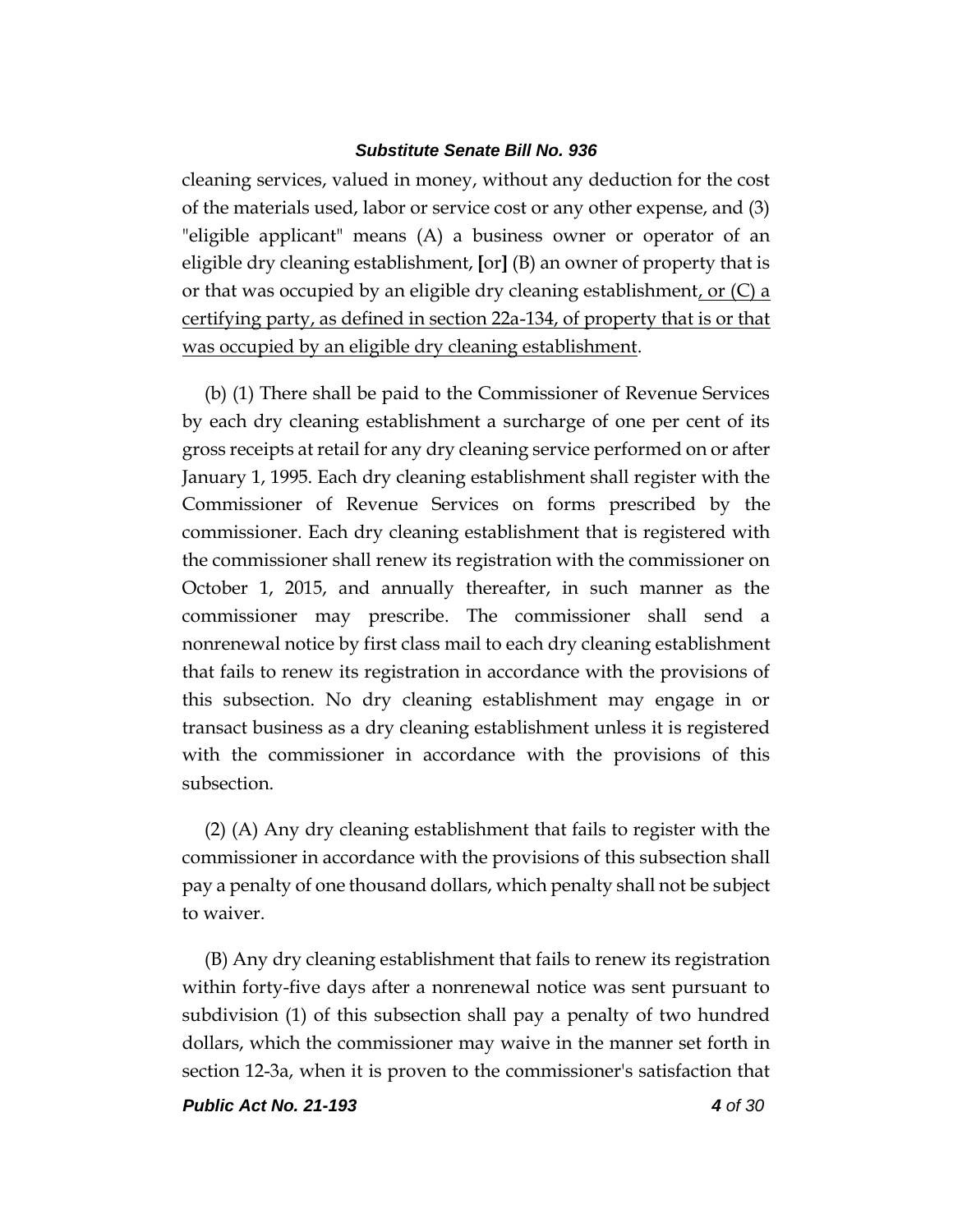the failure to register was due to reasonable cause and was not intentional or due to neglect. No penalty may be assessed under this subparagraph more than once during any registration period.

(3) Each dry cleaning establishment shall submit a return quarterly to the Commissioner of Revenue Services, applicable with respect to the calendar quarter beginning January 1, 1995, and each calendar quarter thereafter, on or before the last day of the month immediately following the end of each such calendar quarter, on a form prescribed by the commissioner, together with payment of the quarterly surcharge determined and payable in accordance with the provisions of this section. Whenever such surcharge is not paid when due, a penalty of ten per cent of the amount due or fifty dollars, whichever is greater, shall be imposed, and such surcharge shall bear interest at the rate of one per cent per month or fraction thereof until the same is paid. The Commissioner of Revenue Services shall cause copies of a form prescribed for submitting returns as required under this section to be distributed to persons subject to the surcharge. Failure to receive such form shall not be construed to relieve anyone subject to the surcharge under this section from the obligations of submitting a return, together with payment of such surcharge within the time required. The provisions of sections 12-548 to 12-554, inclusive, and sections 12-555a and 12-555b shall apply to the provisions of this section in the same manner and with the same force and effect as if the language of said sections 12-548 to 12-554, inclusive, and sections 12-555a and 12-555b had been incorporated in full into this section and had expressly referred to the surcharge imposed under this section, except to the extent that any such provision is inconsistent with a provision of this section and except that the term "tax" shall be read as "dry cleaning establishment surcharge".

(4) Any moneys received by the state pursuant to this section shall be deposited into the account established pursuant to subsection (c) of this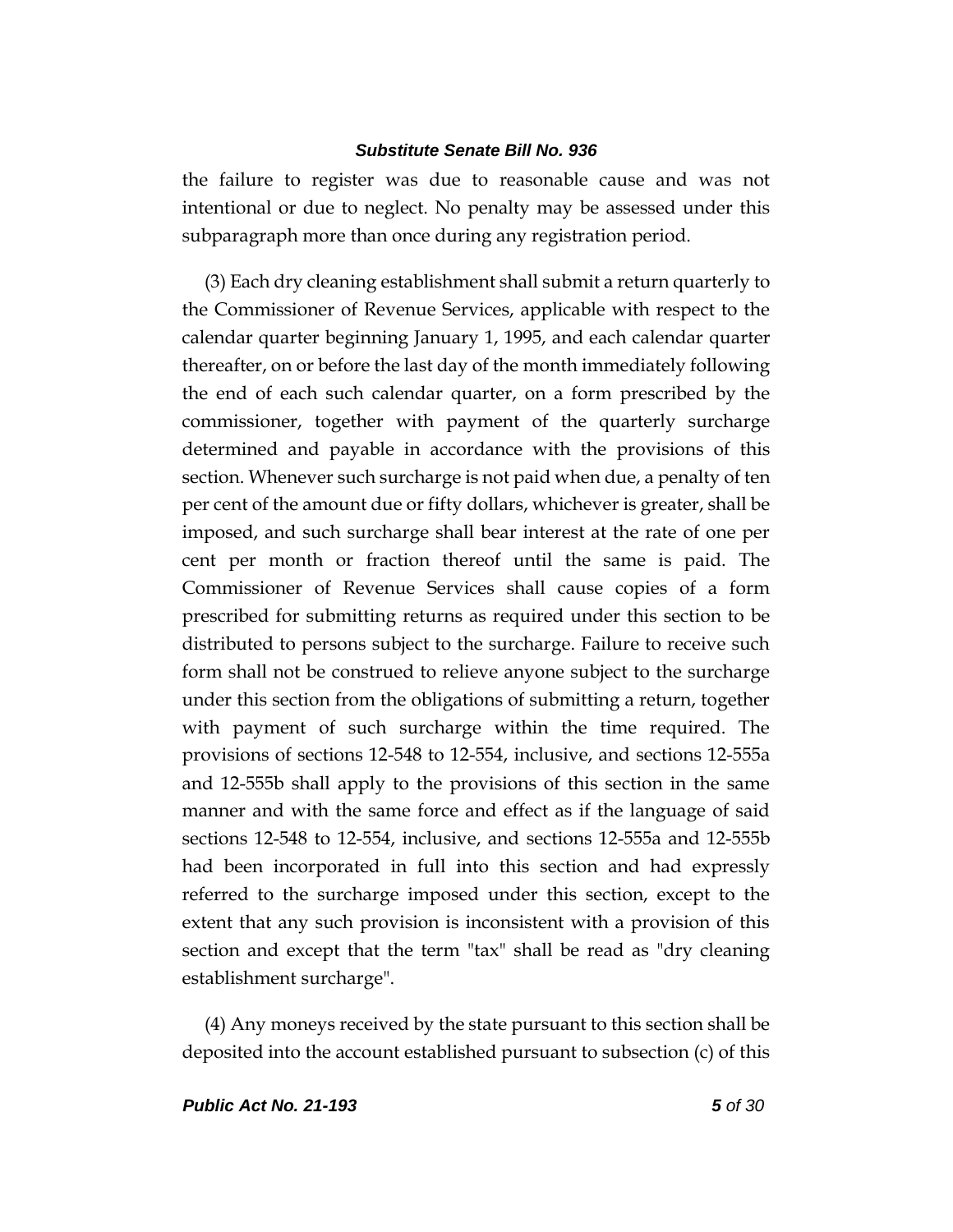section.

(c) There is established an account within the General Fund to be known as the "dry cleaning establishment remediation account". Said account shall contain any moneys required by law to be deposited in the account. Any balance remaining in the account at the end of any fiscal year shall be carried forward in the account for the fiscal year next succeeding. The account shall be used by the Department of Economic and Community Development for grants made to  $(1)$  owners or operators of eligible dry cleaning establishments, **[**or**]** (2) owners of property on which an eligible dry cleaning establishment has been in operation for at least a year prior to the **[**approval**]** submission of the application or was previously operated for at least a year prior to such **[**approval**]** submission, or (3) certifying parties of property on which an eligible dry cleaning establishment has been in operation for at least one year prior to the submission of the application or was previously operated for at least one year prior to such submission.

(d) The state, acting through the Commissioner of Economic and Community Development, shall use the dry cleaning establishment remediation account to provide grants to eligible applicants for the purposes of the containment and removal or mitigation of environmental pollution resulting from the discharge, spillage, uncontrolled loss, seepage or filtration of chemical liquids or solid, liquid or gaseous products or hazardous wastes on or at the site of an eligible dry cleaning establishment, environmental site assessments relating to such pollution or for measures undertaken to prevent such pollution which are approved by the Commissioner of Energy and Environmental Protection. In order to qualify for a grant under the provisions of this section an eligible applicant **[**must**]** shall demonstrate to the satisfaction of the Commissioner of Economic and Community Development that (1) the eligible dry cleaning establishment is using or previously used, tetrachlorethylene or Stoddard solvent or other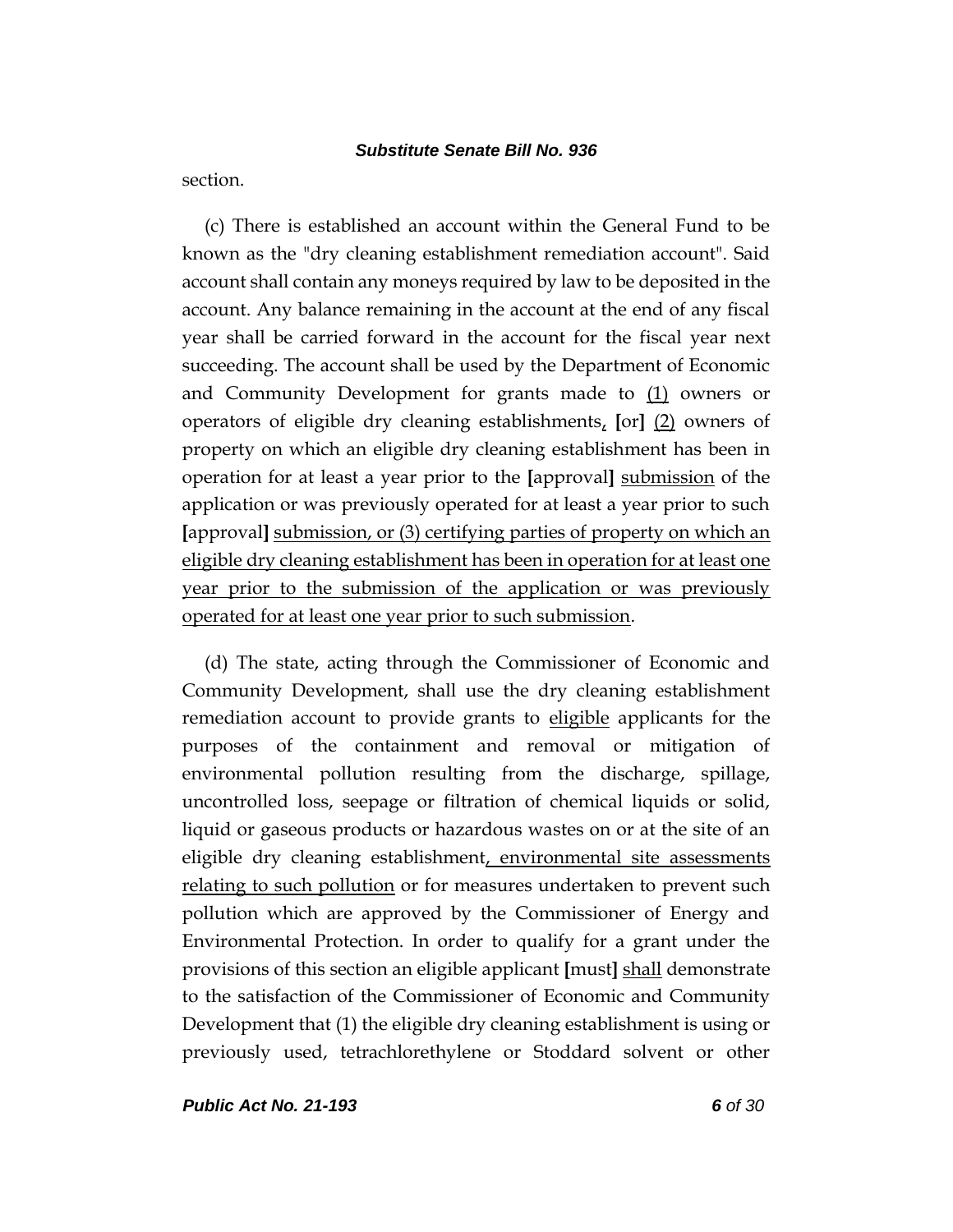chemicals for the purpose of cleaning clothes or other fabrics, (2) the eligible dry cleaning establishment has been doing business or did business at the site for a period of at least one year prior to the submission date or approval date of the application for assistance under this section, (3) the eligible dry cleaning establishment or owner of property is not in arrears with regard to any tax levied by the state or any political subdivision of the state and the dry cleaning surcharge imposed by subsection (b) of this section, and (4) the eligible applicant is not in arrears with regard to any tax levied by the state or any political subdivision of the state. Any funds disbursed as a grant under this section shall not be subject to attachment in the satisfaction of any judgment against the recipient of such grant in any civil action.

(e) Notwithstanding the terms of any grant made under this section, an eligible applicant shall bear all the costs of such pollution that are less than ten thousand dollars. Each eligible applicant that submits an application on or after October 1, 2021, shall demonstrate to the satisfaction of the Commissioner of Economic and Community Development that such applicant can match any grant provided by said commissioner, up to ten thousand dollars, before such applicant receives any grant. The Commissioner of Economic and Community Development may provide a grant of up to three hundred thousand dollars to the eligible applicant where the eligible applicant has provided said commissioner with documentation satisfactory to said commissioner that the services for which payment is sought have been **[**or will be**]** completed. No eligible applicant shall receive more than three hundred thousand dollars per eligible dry cleaning establishment. In addition, the dry cleaning establishment remediation account may be used (1) to provide grants to the Department of Energy and Environmental Protection for expenditures made investigating dry cleaning establishments, (2) to provide potable water whenever necessary, **[**and**]** (3) to conduct environmental site assessments, and (4) for legal services relating to the disbursement of funds from the account.

*Public Act No. 21-193 7 of 30*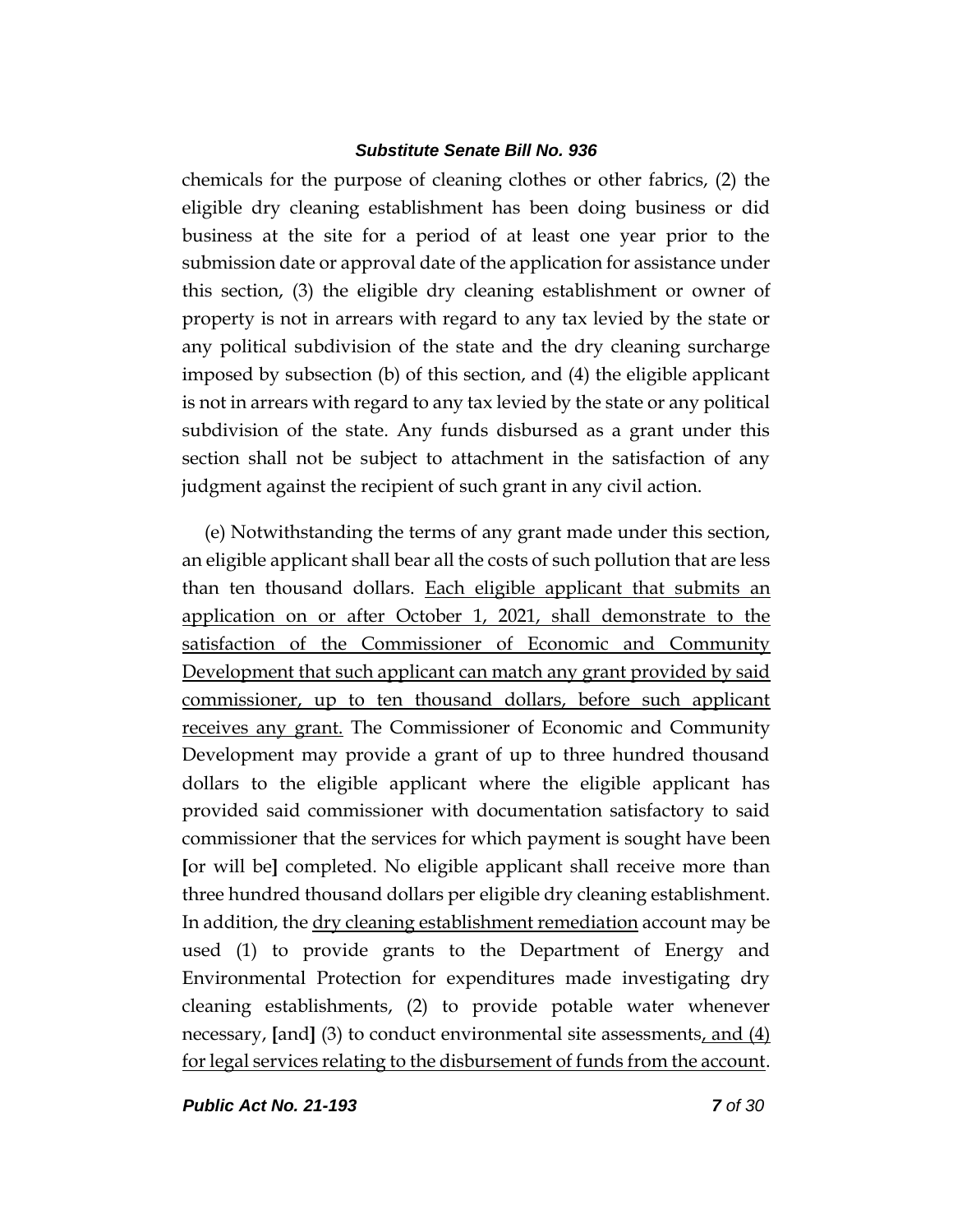(f) Requests for grants shall be made to the Commissioner of Economic and Community Development when the commissioner announces a request for applications. The frequency of requests for applications shall be at the discretion of the Commissioner of Economic and Community Development. Any eligible applicant seeking a grant shall provide documentation supporting the need for the grant.

(g) Any dry cleaning establishment which unlawfully or intentionally discharges or spills any chemical liquids or solid, liquid or gaseous products or hazardous wastes shall not be eligible for a grant from the account.

(h) The Commissioner of Economic and Community Development shall establish procedures for distribution of the grants and shall adopt criteria to carry out the provisions of this section. Such criteria shall specify (1) who may apply for grants; (2) how establishments, whether owned or leased, will be determined to be eligible for grants; (3) the costs for which grants may be made; and (4) a method for ensuring timely payment of funds to grant recipients.

Sec. 4. Section 3-110f of the general statutes is repealed and the following is substituted in lieu thereof (*Effective from passage*):

The Commissioner of Economic and Community Development **[**, with recommendations of the Culture and Tourism Advisory Committee,**]** shall designate, every three years, a state poet laureate. The commissioner may fill any vacancy by appointment for the unexpired portion of the term vacated.

Sec. 5. Subsection (c) of section 4-9a of the general statutes is repealed and the following is substituted in lieu thereof (*Effective from passage*):

(c) Notwithstanding any provision of law, the term of each member of each board and commission within the executive branch, except the State Board of Education, the Board of Regents for Higher Education,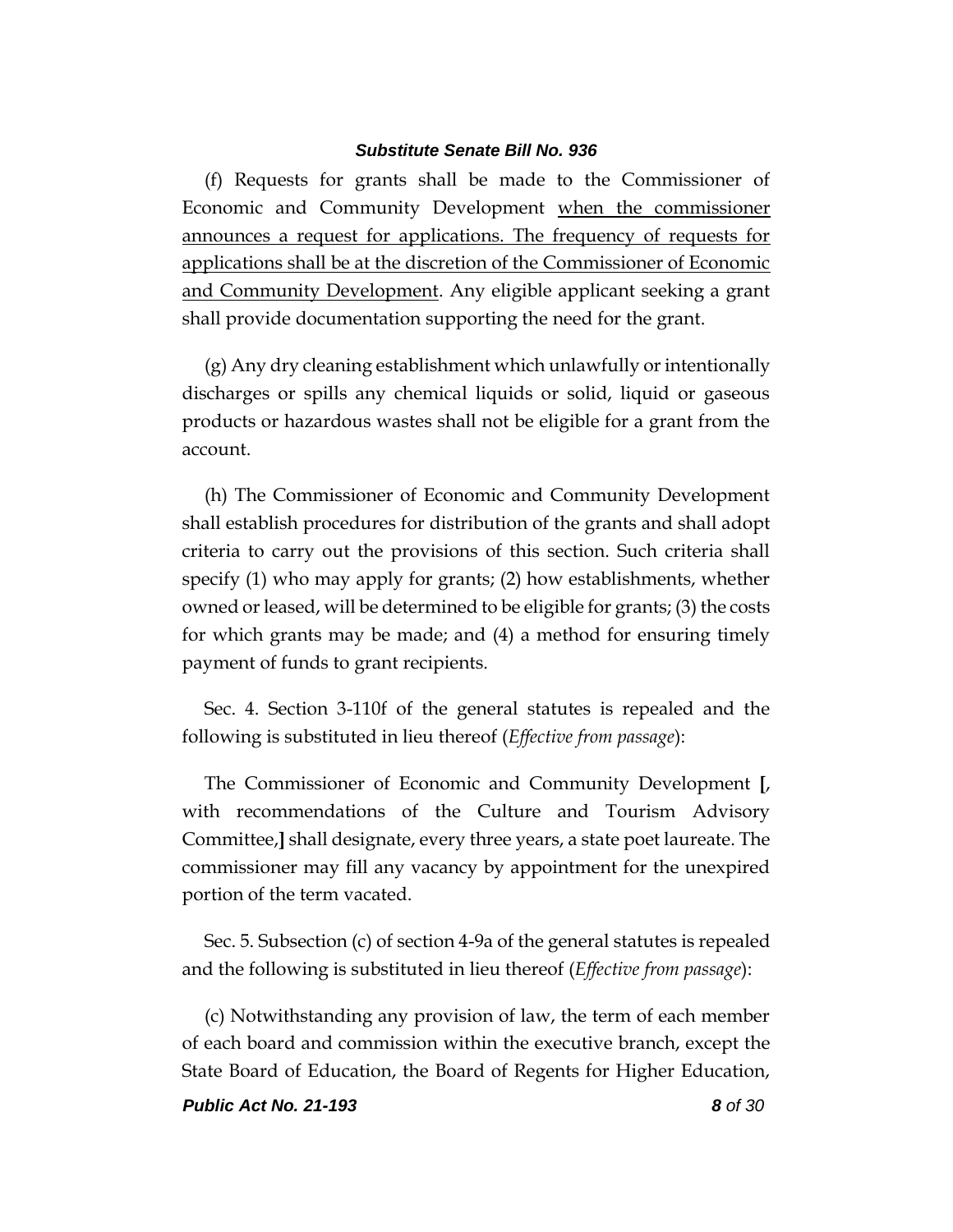the Commission on Human Rights and Opportunities, the State Elections Enforcement Commission, the State Properties Review Board, the Citizen's Ethics Advisory Board, the Commission on Medicolegal Investigations, the Psychiatric Security Review Board, the Commission on Fire Prevention and Control, the E 9-1-1 Commission, **[**the Culture and Tourism Advisory Committee,**]** and the board of trustees of each constituent unit of the state system of higher education, commencing on or after July 1, 1979, shall be coterminous with the term of the Governor or until a successor is chosen, whichever is later.

Sec. 6. Subsection (a) of section 4b-60 of the general statutes is repealed and the following is substituted in lieu thereof (*Effective from passage*):

(a) There shall be a State Commission on Capitol Preservation and Restoration to consist of twelve members to be appointed as follows: Two members shall be appointed by the Governor, two by the speaker of the House of Representatives, two by the president pro tempore of the Senate, one by the House minority leader, one by the Senate minority leader, two members of the Joint Committee on Legislative Management, one appointed by each of the chairmen of said committee, and one member of the **[**Culture and Tourism Advisory Committee**]** Historic Preservation Council appointed by its chairperson. The Commissioner of Administrative Services, or the commissioner's designee, shall be an ex-officio member of the commission and shall attend its meetings. Vacancies on the commission shall be filled by the original appointing authority for the unexpired portion of the term. The members shall serve without compensation for their services but shall be reimbursed for their actual and necessary expenses incurred in the performance of their duties. The commission shall meet at least quarterly, and more often on the call of the chairman or on the written request of a majority of the members. The commission may designate subcommittees to carry out its functions. Any member who fails to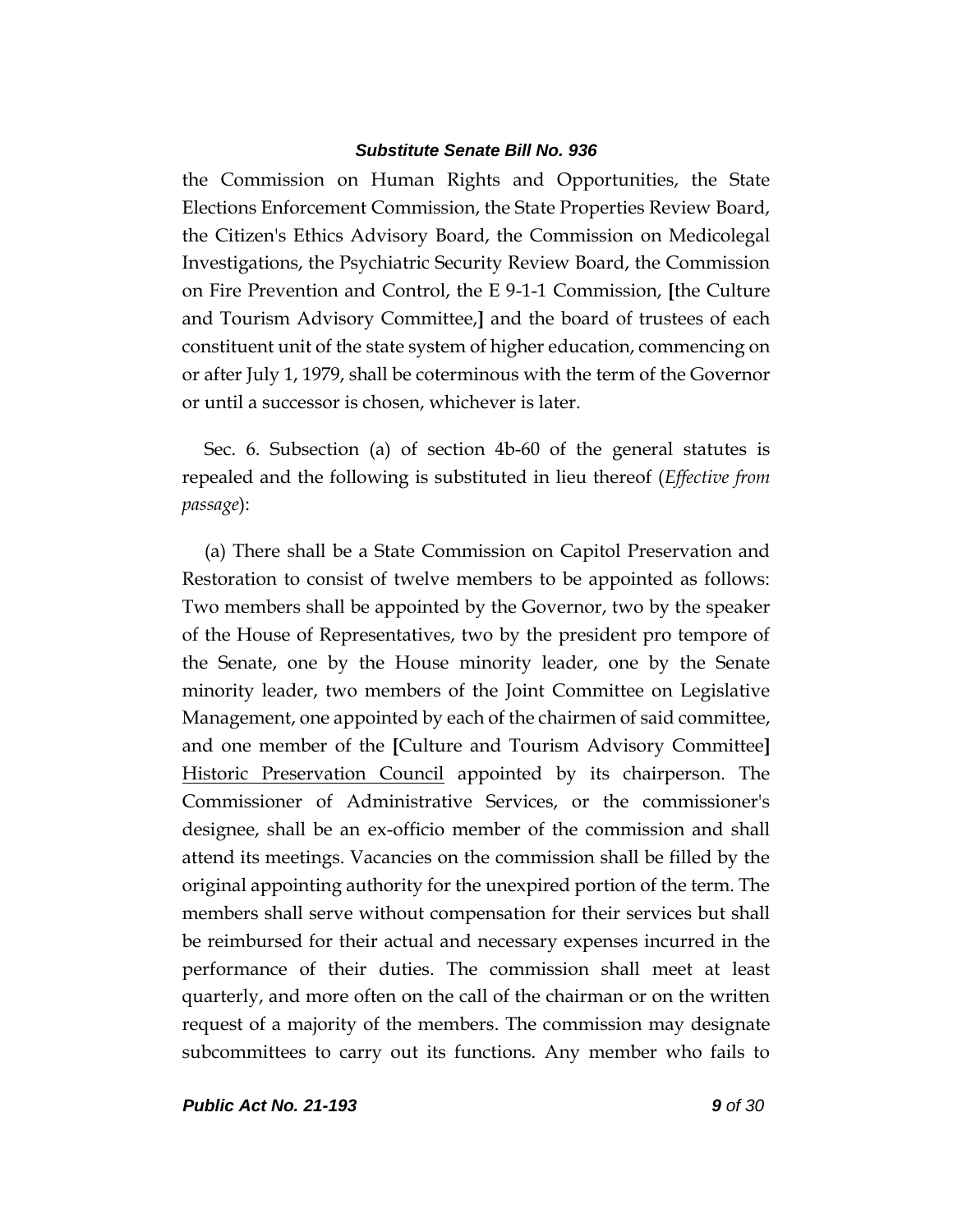attend three consecutive meetings or fails to attend fifty per cent of all meetings held during any calendar year shall be deemed to have resigned.

Sec. 7. Subsection (a) of section 4b-66a of the general statutes is repealed and the following is substituted in lieu thereof (*Effective from passage*):

(a) There is established a Connecticut Capitol Center Commission. The commission shall consist of (1) the Secretary of the Office of Policy and Management, or the secretary's designee; (2) the Commissioner of Administrative Services, or the commissioner's designee; (3) the Commissioner of Economic and Community Development, or the commissioner's designee; (4) the chairperson of the **[**Culture and Tourism Advisory Committee**]** Historic Preservation Council, or the chairperson's designee; (5) one member appointed by the speaker of the House of Representatives; (6) one member appointed by the president pro tempore of the Senate; (7) one member appointed by the majority leader of the House of Representatives; (8) one member appointed by the majority leader of the Senate; (9) one member appointed by the minority leader of the House of Representatives; (10) one member appointed by the minority leader of the Senate; (11) the chairperson of the Hartford Commission on the City Plan; (12) one member appointed by the mayor of the city of Hartford; and (13) one member from the South Downtown Neighborhood Revitalization Committee.

Sec. 8. Subsection (b) of section 10a-111a of the general statutes is repealed and the following is substituted in lieu thereof (*Effective from passage*):

(b) The State Historian shall: (1) **[**Be a member of the Culture and Tourism Advisory Committee, established pursuant to section 10-393, (2) edit**]** Edit or supervise the editing and publication of the public records of the state, **[**(3)**]** (2) provide information and advice to members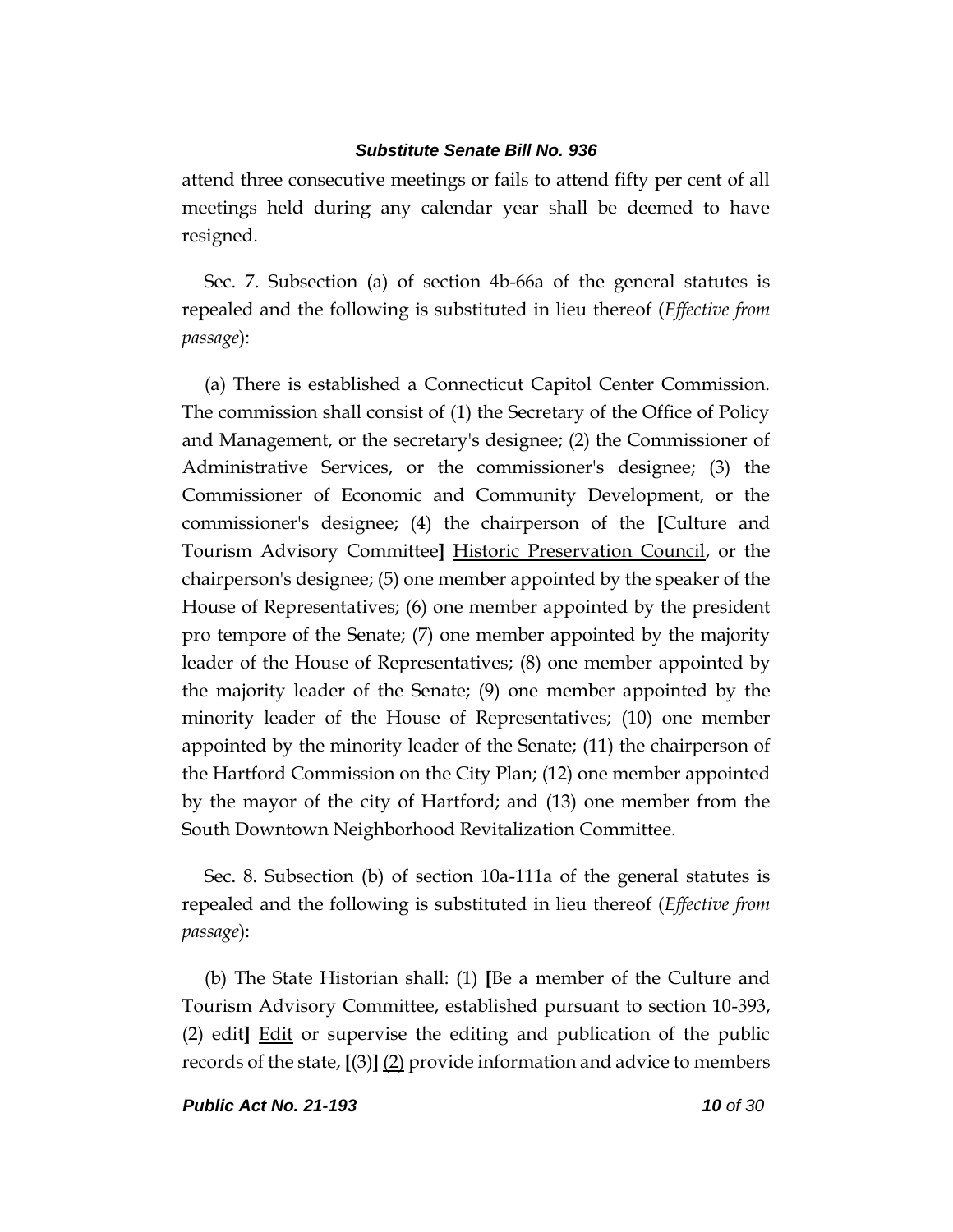of the government at all levels, **[**(4)**]** (3) assist the State Board of Education in efforts to promote the teaching of history in schools and teacher preparation programs, **[**(5)**]** (4) respond to requests for advice from historical societies, **[**(6)**]** (5) respond to requests for information on the state's history, **[**(7)**]** (6) make public appearances and addresses on the state's history, **[**(8)**]** (7) prepare bibliographies and other research aids relating to the history of the state, and **[**(9)**]** (8) promote by appropriate informative and educational programs the celebration or commemoration of significant historical events.

Sec. 9. Subsection (b) of section 11-6a of the general statutes is repealed and the following is substituted in lieu thereof (*Effective from passage*):

(b) There is established an advisory committee to advise the State Library Board with respect to the policies, collections, programs, activities and operations of the Raymond E. Baldwin Museum of Connecticut History and Heritage. The advisory committee shall consist of eight members as follows: The **[**executive director of the Culture and Tourism Advisory Committee**]** chairperson of the Historic Preservation Council, or the chairperson's designee; the executive director of the Connecticut Historical Society; the State Historian; and five persons appointed by the Governor, three of whom shall be experienced museum professionals.

Sec. 10. Subsection (b) of section 12-376d of the general statutes is repealed and the following is substituted in lieu thereof (*Effective from passage*):

(b) There shall be appointed, as part of the Department of Economic and Community Development, an advisory panel to consider the proposed acceptance of any such work of art. The advisory panel shall prepare a written statement as to acceptance or rejection of any such work of art for the purposes of this section. In each instance, said panel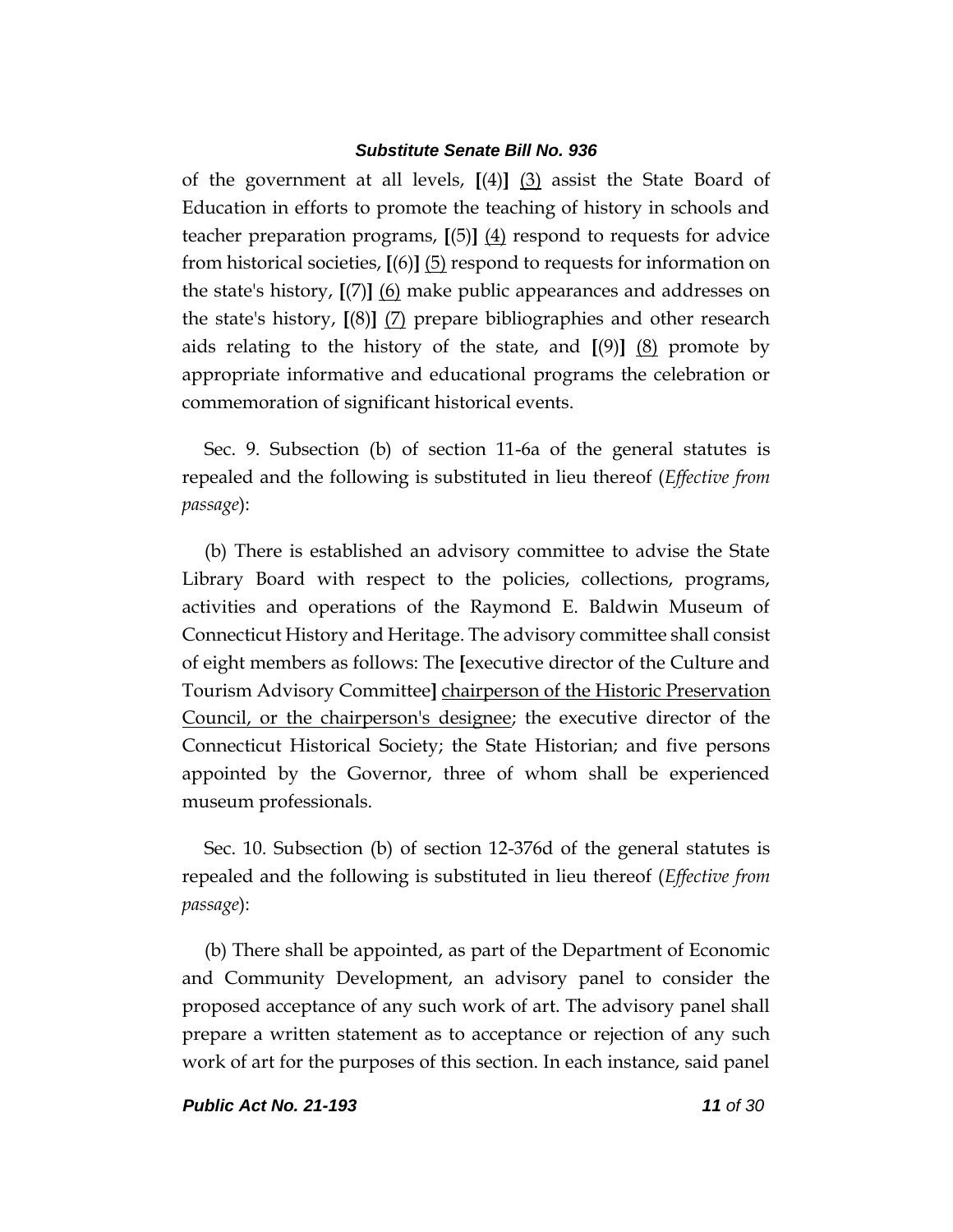shall consist of eleven members, including the chairperson of the **[**Culture and Tourism Advisory Committee**]** Connecticut Arts Council and two generally acknowledged experts as to the particular type of visual art work under consideration, as determined by said chairperson, with such appointments to be made by said chairperson and approved by the **[**Culture and Tourism Advisory Committee**]** Connecticut Arts Council. In addition, said advisory panel shall include eight members of the General Assembly, with two of such members appointed by the president pro tempore of the Senate, one of such members appointed by the majority leader of the Senate, one of such members appointed by the minority leader of the Senate, two of such members appointed by the speaker of the House of Representatives, one of such members appointed by the majority leader of the House of Representatives and one of such members appointed by the minority leader of the House of Representatives.

Sec. 11. Subsection (a) of section 22a-27s of the general statutes is repealed and the following is substituted in lieu thereof (*Effective from passage*):

(a) There is established the Face of Connecticut Steering Committee, which shall be within the Department of Energy and Environmental Protection for administrative purposes only. Such committee shall direct the expenditure of any funds deposited in the Face of Connecticut account created under section 22a-27t. The committee shall consist of the Commissioner of Energy and Environmental Protection, the Commissioner of Economic and Community Development, or the commissioner's designee, the Commissioner of Agriculture, **[**the chairperson of the Culture and Tourism Advisory Committee**]** a member of the Connecticut Tourism Council, appointed by its chairperson, the Secretary of the Office of Policy and Management and ten members as follows: (1) A representative of a local organization involved in historic preservation, appointed by the speaker of the House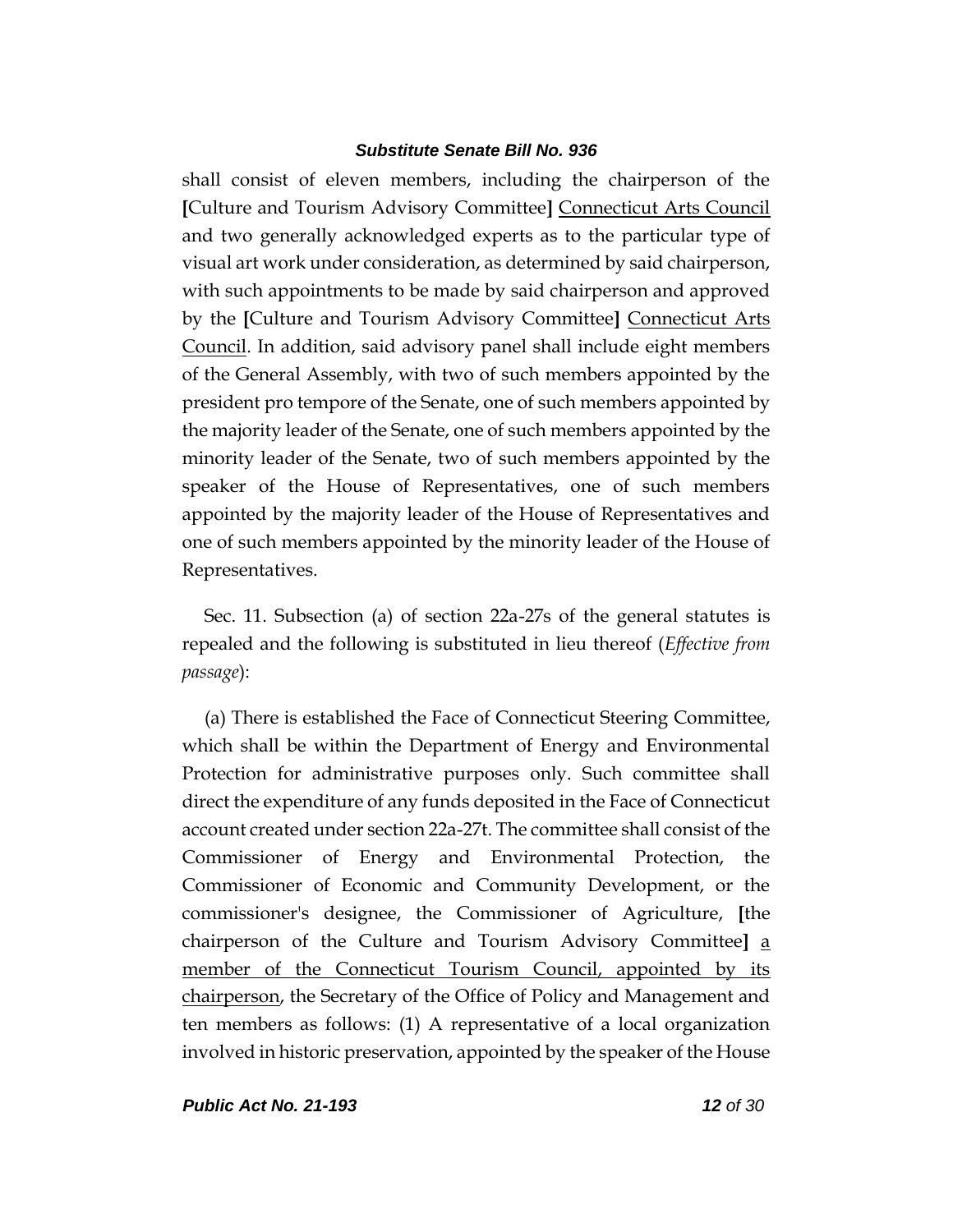of Representatives; (2) a representative of a nonprofit organization involved in farmland preservation, appointed by the president pro tempore of the Senate; (3) a representative of a local or regional nonprofit organization involved in the preservation of open space, appointed by the majority leader of the House of Representatives; (4) a representative of a water company actively involved in land preservation, appointed by the majority leader of the Senate; (5) a representative of the agricultural industry, appointed by the minority leader of the House of Representatives; (6) a representative of a statewide nonprofit involved in the preservation of open space, appointed by the minority leader of the Senate; (7) a representative of a state-wide nonprofit organization involved in historic preservation, appointed by the Governor; (8) a representative of an organization involved with community redevelopment, appointed by the Governor; (9) a representative of the legislative Brownfields Task Force, appointed by the speaker of the House of Representatives; and (10) a representative of the environmental law section of the Connecticut Bar Association who is involved with brownfields remediation, appointed by the president pro tempore of the Senate.

Sec. 12. Subsection (a) of section 32-1o of the general statutes is repealed and the following is substituted in lieu thereof (*Effective from passage*):

(a) On or before July 1, 2015, and every four years thereafter, the Commissioner of Economic and Community Development, within available appropriations, shall prepare an economic development strategic plan for the state in consultation with the Secretary of the Office of Policy and Management, the Commissioners of Energy and Environmental Protection and Transportation, the Labor Commissioner, **[**the chairperson of the Culture and Tourism Advisory Committee,**]** the executive directors of the Connecticut Housing Finance Authority and the Connecticut Health and Educational Facilities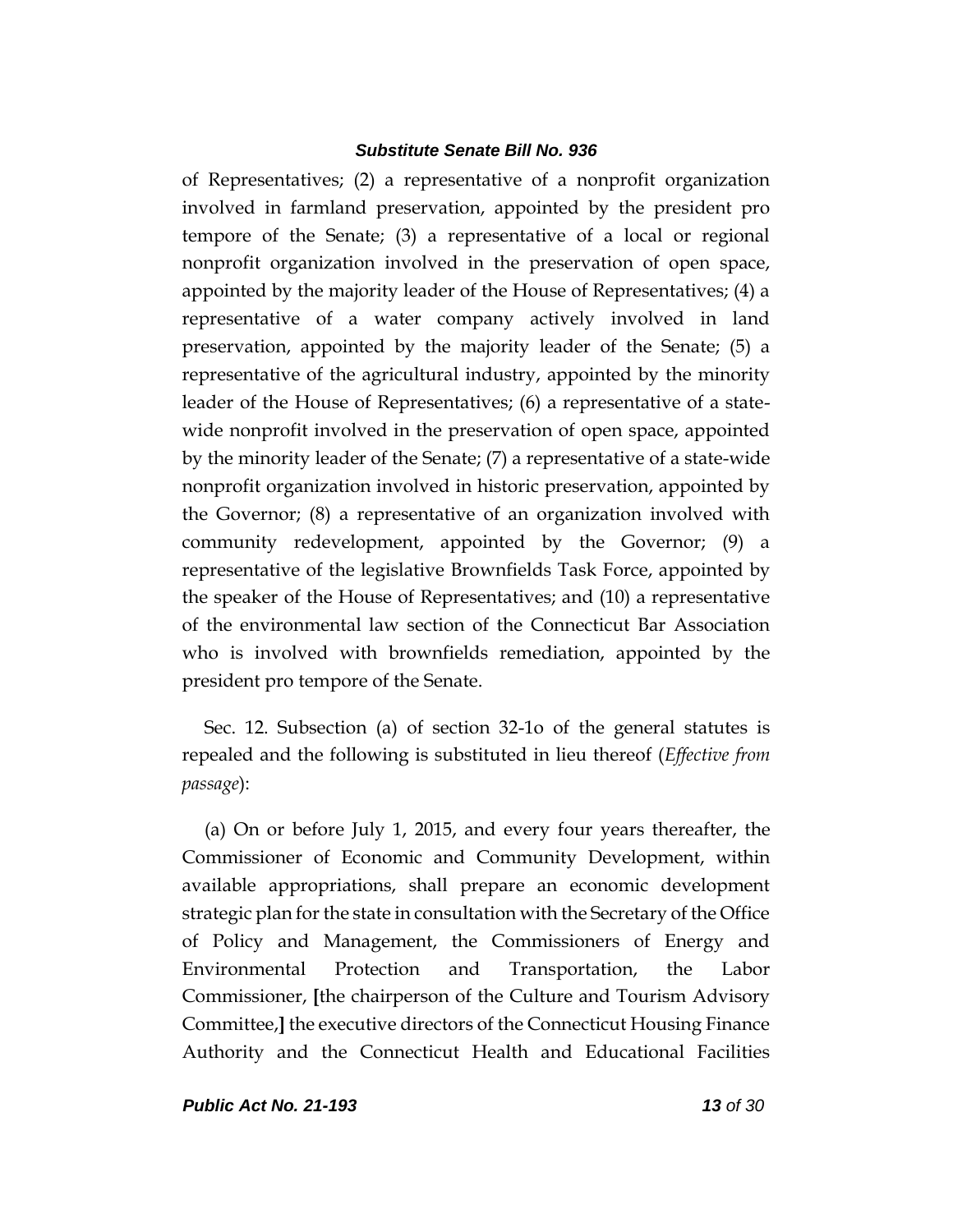Authority, and the chief executive officer of Connecticut Innovations, Incorporated, or their respective designees, and any other agencies the Commissioner of Economic and Community Development deems appropriate.

Sec. 13. Section 32-6t of the general statutes is repealed and the following is substituted in lieu thereof (*Effective from passage*):

On or before October 1, 2012, the Commissioner of Economic and Community Development, in consultation with the **[**Culture and Tourism Advisory Committee**]** State Historian, shall develop a program to designate locations in the state with cultural, educational or historical significance as "Connecticut Treasures". Such program shall promote locations designated as Connecticut Treasures or state-owned and operated museums, and shall integrate existing programs of the Department of Economic and Community Development and **[**Culture and Tourism Advisory Committee**]** the State Historian in the promotion of such locations to adults and children. Such program shall include a "Connecticut Treasures Passport", which shall provide free or reduced admission to locations designated as Connecticut Treasures and all state-owned and operated museums for children younger than eighteen years of age who are accompanied by an adult.

Sec. 14. Section 32-1m of the general statutes is repealed and the following is substituted in lieu thereof (*Effective from passage*):

(a) Not later than February first, annually, the Commissioner of Economic and Community Development shall submit a report to the Governor, the Auditors of Public Accounts and the joint standing committees of the General Assembly having cognizance of matters relating to appropriations and the budgets of state agencies, finance, revenue and bonding and commerce, in accordance with the provisions of section 11-4a. Not later than thirty days after submission of the report, said commissioner shall post the report on the Department of Economic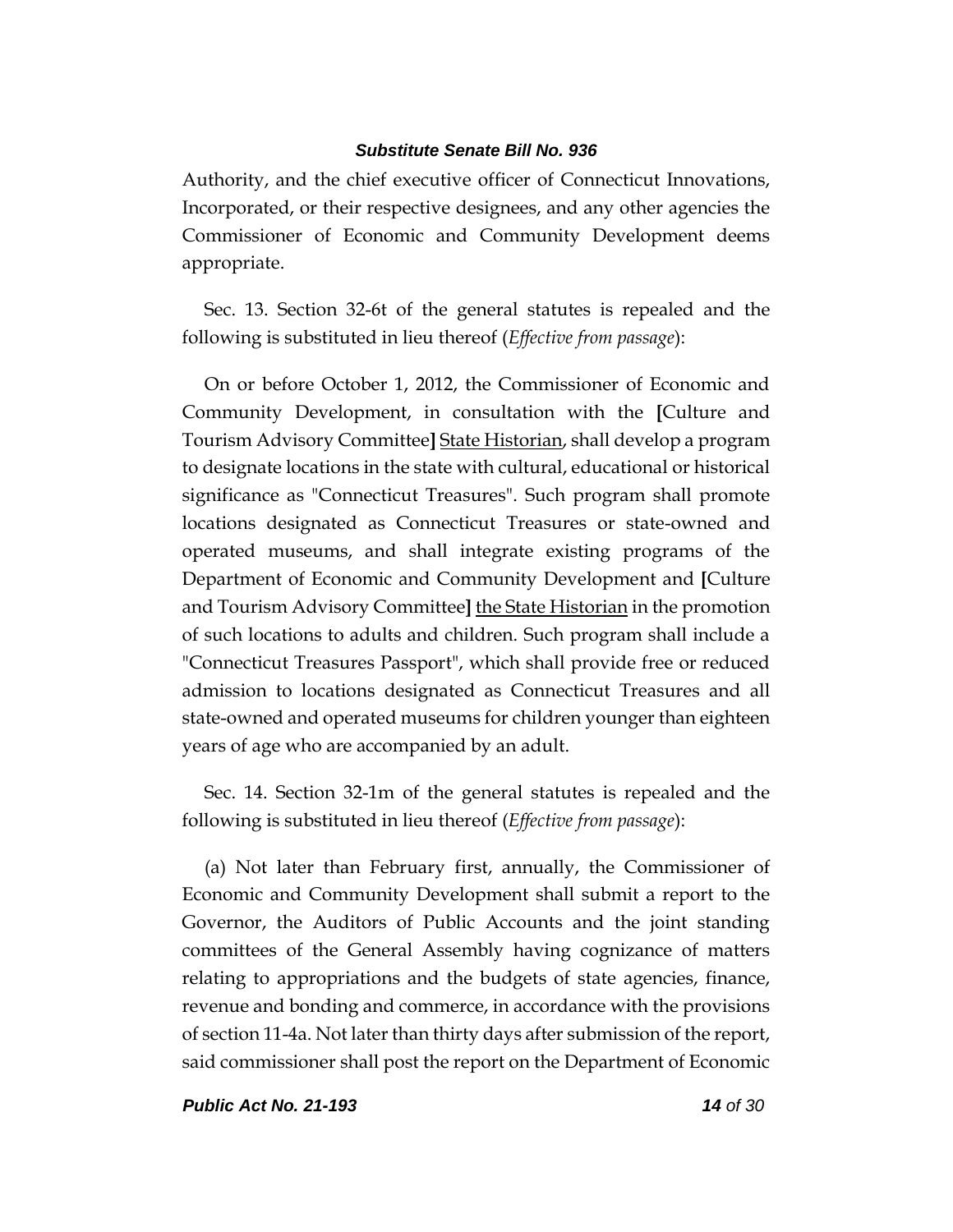and Community Development's web site. Such report shall include, but not be limited to, the following information with regard to the activities of the Department of Economic and Community Development and to business assistance **[**or incentive programs not administered by the department,**]** programs administered by Connecticut Innovations, Incorporated, during the preceding state fiscal year:

(1) A brief description and assessment of the state's economy during such year, utilizing the most recent and reasonably available data, and including:

(A) Connecticut employment by industry;

- (B) Connecticut and national average unemployment; and
- (C) Connecticut gross state product, by industry.

(2) An analysis of the economic development portfolio of the department, including, but not limited to, each business assistance or incentive program, including any business tax credit or abatement program, grant, loan, forgivable loan or other form of assistance, enacted for the purpose of improving economic development. The analysis shall include:

(A) The Internet web site address of the state's open data portal and an indication of where the name, address and location of each recipient of the department's assistance is published on the site along with the following information concerning each recipient: (i) Business activities, (ii) standard industrial classification codes or North American industrial classification codes, (iii) whether the recipient is a minority or womanowned business, (iv) a summary of the terms and conditions for the assistance, including the type and amount of state financial assistance and job creation or retention requirements, (v) the amount of investments from private and other nonstate sources that have been leveraged by the assistance, and (vi) the amount of state investment;

*Public Act No. 21-193 15 of 30*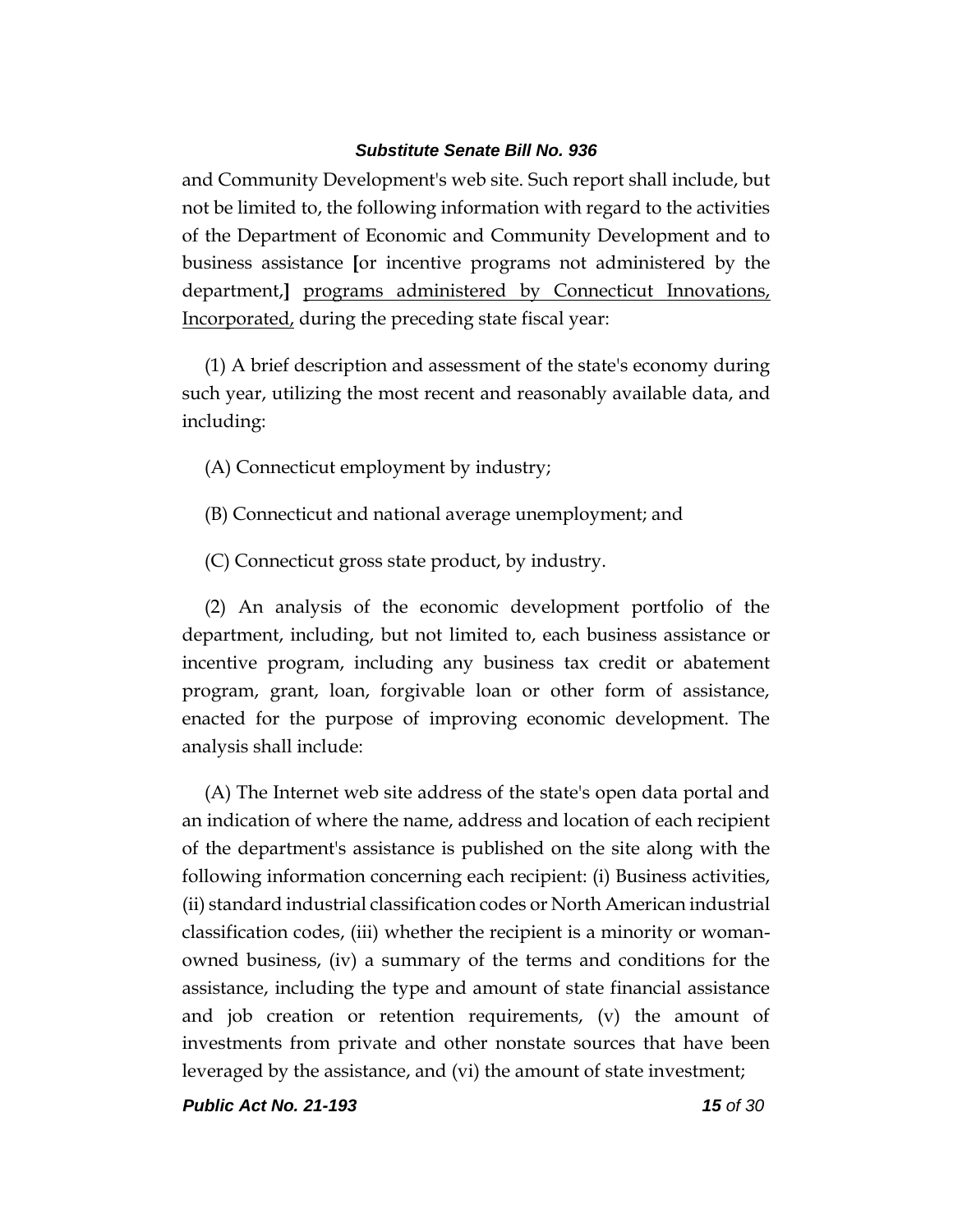(B) A portfolio analysis, including an analysis of the wages paid by recipients of financial assistance by industry;

(C) An investment analysis, including (i) total portfolio value, (ii) total investment by industry, (iii) portfolio dollar per job average, (iv) portfolio leverage ratio;

(D) An overview of the business assistance and incentive programs administered by the department and an analysis of their estimated economic impact on the state's economy. The analysis shall include, for each business assistance or incentive program for which such data is available, the number of new jobs created, the borrowing cost to the state and the estimated impact of such program on annual state revenues;

(E) An analysis of whether the statutory and programmatic goals of each business or incentive program are being met, with obstacles to such goals identified, if possible;

(F) (i) Recommendations as to whether any existing business assistance or incentive program should be continued, modified or repealed and the basis or bases for such recommendations, and (ii) any recommendations for additional data collection by the state to better inform future evaluations of such programs; and

(G) The methodologies and assumptions used in carrying out the analyses under this subdivision.

(3) An analysis of the community development portfolio of the department, including:

(A) The Internet web site address of the state's open data portal and an indication of where the name, address and location of each recipient of the department's assistance is published on the site along with the following information concerning each recipient: (i) Amount of state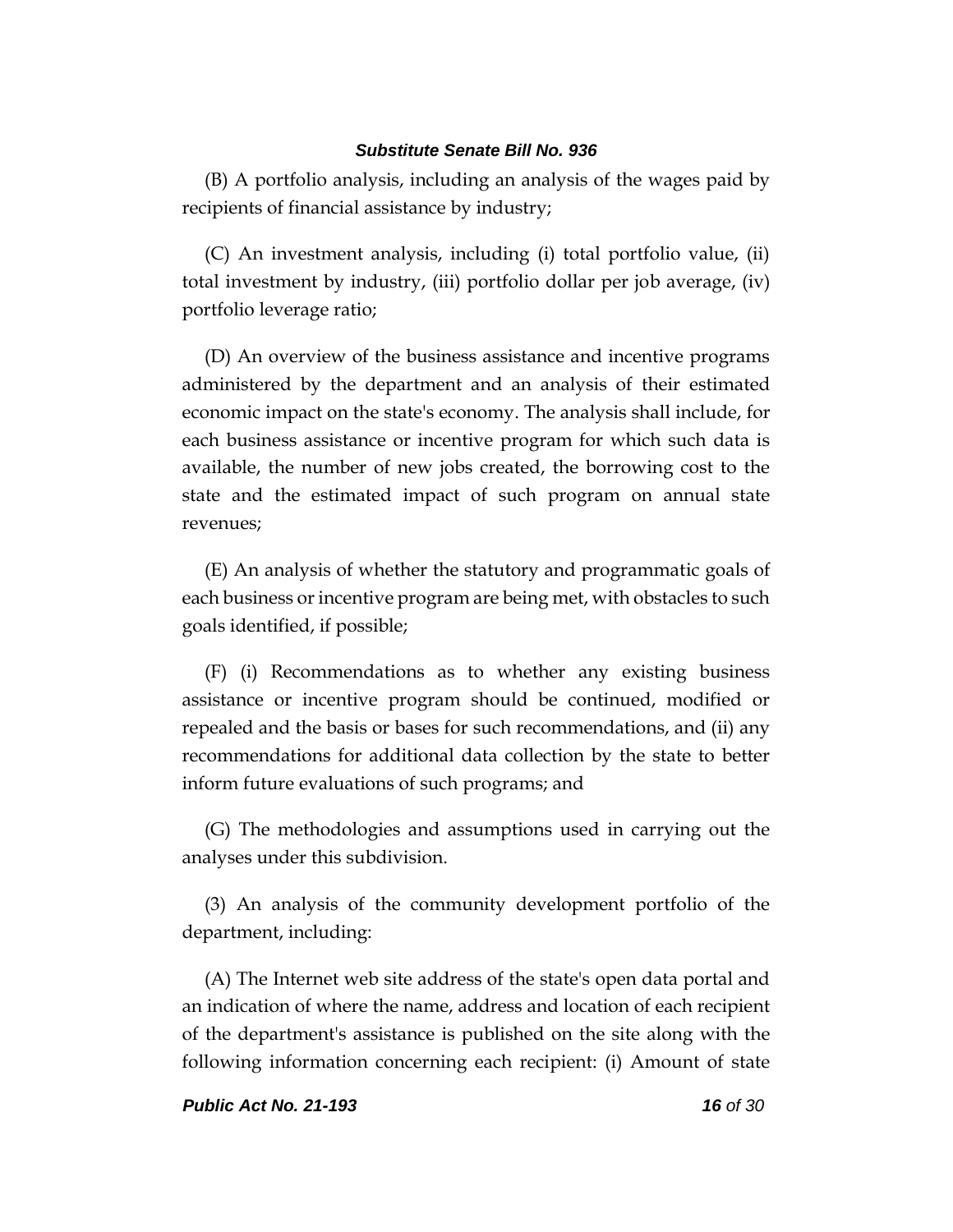investment, (ii) a summary of the terms and conditions for the department's assistance, including the type and amount of state financial assistance, and (iii) the amount of investments from private and other nonstate sources that have been leveraged by such assistance; and

(B) An investment analysis, including (i) total active portfolio value, (ii) total investments made in the preceding state fiscal year, and (iii) total portfolio leverage ratio.

(4) An analysis of each business assistance or incentive program, including any business tax credit or abatement program, grant, loan, forgivable loan or other form of assistance, enacted for the purpose of improving economic development, that (A) (i) had ten or more recipients of assistance in the preceding state fiscal year, or (ii) credited, abated or distributed more than one million dollars in the preceding state fiscal year, and (B) is **[**not**]** administered by the department or Connecticut Innovations, Incorporated. The analysis shall include:

(i) An overview of the business assistance or incentive program and an analysis of its estimated economic effects on the state's economy, including, for each program where such data is available, the number of new jobs created and the estimated impact of such program on annual state revenues;

(ii) An analysis of whether the statutory and programmatic goals of each business assistance or incentive program are being met, with obstacles to such goals identified, if possible;

(iii) Recommendations as to whether any such existing business assistance or incentive program should be continued, modified or repealed and the basis or bases for such recommendations, and any recommendations for additional data collection by the state to better inform future evaluations of such programs; and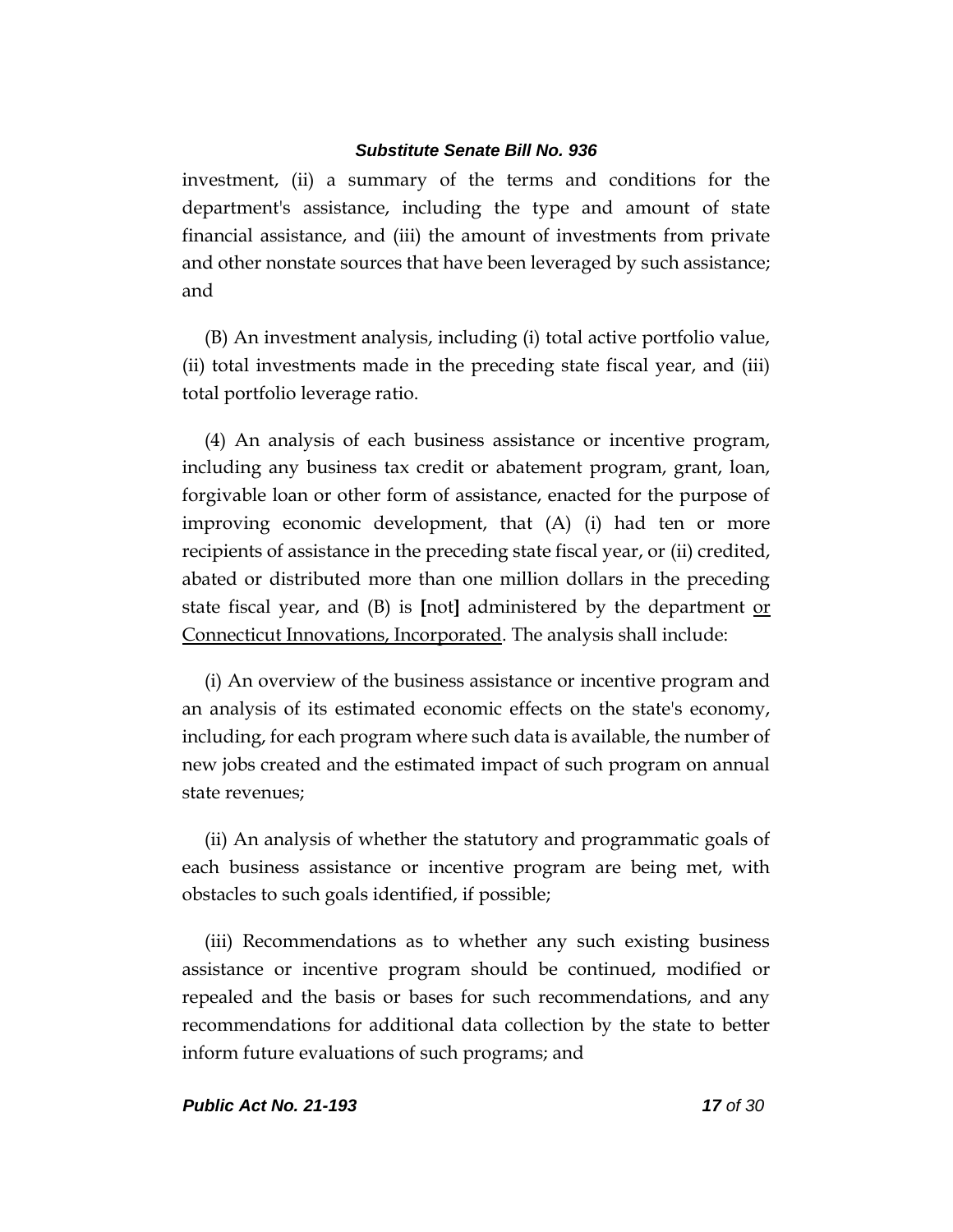(iv) The methodologies and assumptions used in carrying out the analysis under this subdivision.

(5) A summary of the department's international trade efforts in the preceding state fiscal year, and, to the extent possible, a summary of foreign direct investment that occurred in the state in such year.

(6) A summary of the total social and economic impact of the department's efforts and activities in the areas of economic and community development, and an assessment of the department's performance in terms of meeting its stated goals and objectives.

(7) With regard to the Small Business Express program established pursuant to section 32-7g, data on (A) the number of small businesses that applied to the Small Business Express program, (B) the number of small businesses that received assistance under said program and the general categories of such businesses, (C) the amounts and types of assistance provided, (D) the total number of jobs on the date of application and the number proposed to be created or retained, and (E) the most recent employment figures of the small businesses receiving assistance.

(8) With regard to airport development zones established pursuant to section 32-75d, a summary of the economic and cost benefits of each zone and any recommended revisions to any such zones.

(9) An overview of the department's activities related to tourism, the arts and historic preservation.

(10) An overview of the department's activities concerning digital media, motion pictures and related production activity, and an analysis of the use of the film production tax credit established under section 12- 217jj, the entertainment industry infrastructure tax credit established under section 12-217kk and the digital animation production tax credit established under section 12-217*ll*, including the amount of any tax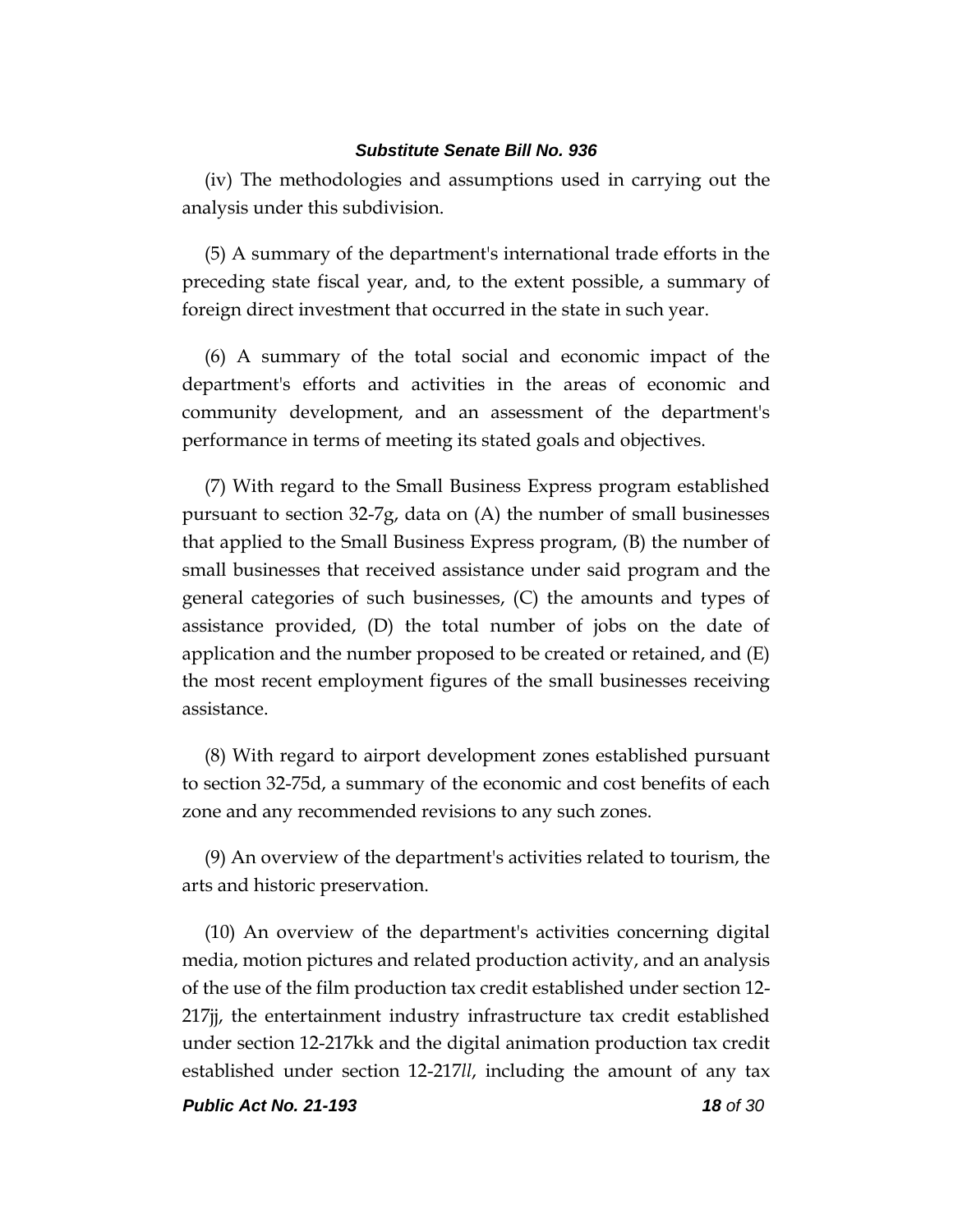credit issued under said sections and the total amount of production expenses or costs incurred in the state by the taxpayer who was issued such a tax credit.

(11) A summary of the department's and the office of the permit ombudsman's brownfield-related efforts and activities in the preceding fiscal year.

(12) A summary of the department's dry cleaning establishment remediation account activities in the preceding fiscal year.

(b) Any annual report that is required from the department by any provision of the general statutes shall be incorporated into the annual report submitted pursuant to subsection (a) of this section.

(c) **[**On or before March 1, 2018, and annually thereafter**]** Not later than sixty days after the submission of a report by the Auditors of Public Accounts pursuant to section 2-90c, as amended by this act, the joint standing committees of the General Assembly having cognizance of matters relating to appropriations and the budgets of state agencies, finance, revenue and bonding and commerce shall hold, individually or jointly, one or more public hearings on such report and the analyses included in the annual report under subdivisions (2) and (4) of subsection (a) of this section.

Sec. 15. Section 31-362b of the general statutes is repealed and the following is substituted in lieu thereof (*Effective from passage*):

The Commissioner of Economic and Community Development shall: (1) Evaluate existing and potential job skills needed for Connecticut business and industry; (2) coordinate and recommend improvements in vocational educational programs in order to match vocational programs with job needs; (3) encourage work-study programs in industry and more scholarships funded by employers, unions and government; (4) encourage retraining programs for the underemployed and

*Public Act No. 21-193 19 of 30*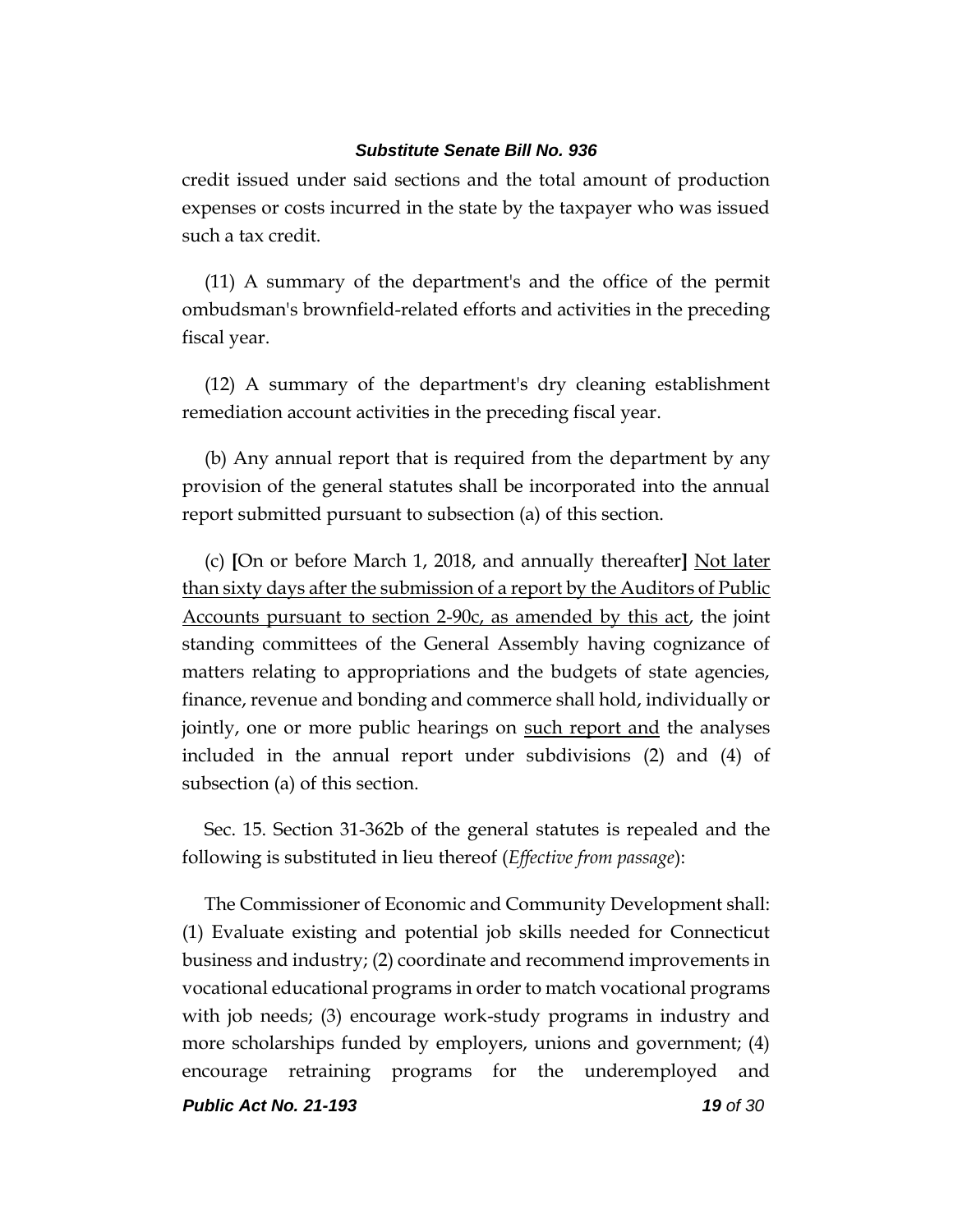unemployed in order to provide a guaranteed work force; and (5) evaluate and make recommendations for executive and legislative action to improve programs regarding job innovation and development. **[**The commissioner shall make a report of his findings and recommendations to the Governor and General Assembly not later than February 15, 1980, and annually thereafter.**]**

Sec. 16. Subsections (a) and (b) of section 10-392 of the general statutes are repealed and the following is substituted in lieu thereof (*Effective from passage*):

(a) The General Assembly finds and declares that culture, history, the arts and the digital media and motion picture and tourism industries contribute significant value to the vitality, quality of life and economic health of Connecticut. The Connecticut Trust for Historic Preservation shall operate in conjunction with the Department of Economic and Community Development for purposes of joint strategic planning, annual reporting on appropriations and fiscal reporting. The department shall enhance and promote culture, history, the arts and the tourism and digital media and motion picture industries in Connecticut.

(b) The department shall:

(1) Market and promote Connecticut as a destination for leisure and business travelers through the development and implementation of a strategic state-wide marketing plan and provision of visitor services to enhance the economic impact of the tourism industry;

(2) Promote the arts;

- (3) Recognize, protect, preserve and promote historic resources;
- (4) Interpret and present Connecticut's history and culture;
- (5) Promote Connecticut as a location in which to produce digital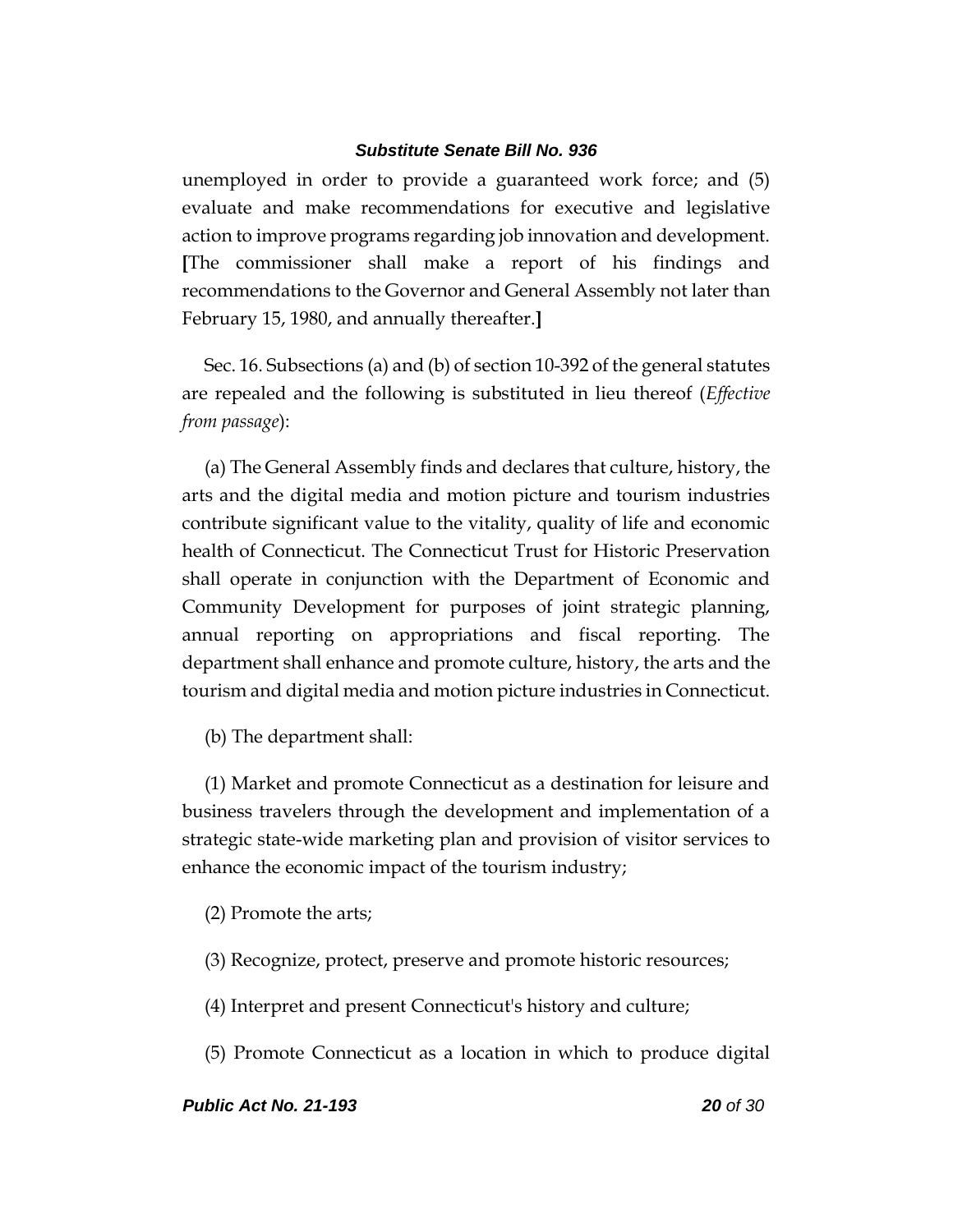media and motion pictures and to establish and conduct business related to the digital media and motion picture industries to enhance these industries' economic impact in the state;

(6) Establish a uniform financial reporting system and forms to be used by each regional tourism district, established under section 10-397, in the preparation of the annual budget submitted to the General Assembly; <u>and</u>

(7) Integrate funding and programs whenever possible. **[**; and

(8) On or before January 1, 2012, and biennially thereafter, develop and submit to the Governor and the General Assembly, in accordance with section 11-4a, a strategic plan to implement subdivisions (1) to (5), inclusive, of this subsection.**]**

Sec. 17. Section 10-397 of the general statutes is repealed and the following is substituted in lieu thereof (*Effective from passage*):

(a) There are established three regional tourism districts, each of which shall promote and market districts as regional leisure and business traveler destinations to stimulate economic growth. The districts shall be as follows:

(1) The eastern regional district, which shall consist of Ashford, Bozrah, Brooklyn, Canterbury, Chaplin, Colchester, Columbia, Coventry, East Lyme, Eastford, Franklin, Griswold, Groton, Hampton, Killingly, Lebanon, Ledyard, Lisbon, Lyme, Mansfield, Montville, New London, North Stonington, Norwich, Old Lyme, Plainfield, Pomfret, Preston, Putnam, Salem, Scotland, Sprague, Sterling, Stonington, Thompson, Union, Voluntown, Waterford, Willington, Windham and Woodstock;

(2) The central regional district, which shall consist of Andover, Avon, Berlin, Bethany, Bloomfield, Bolton, Branford, Canton, Cheshire,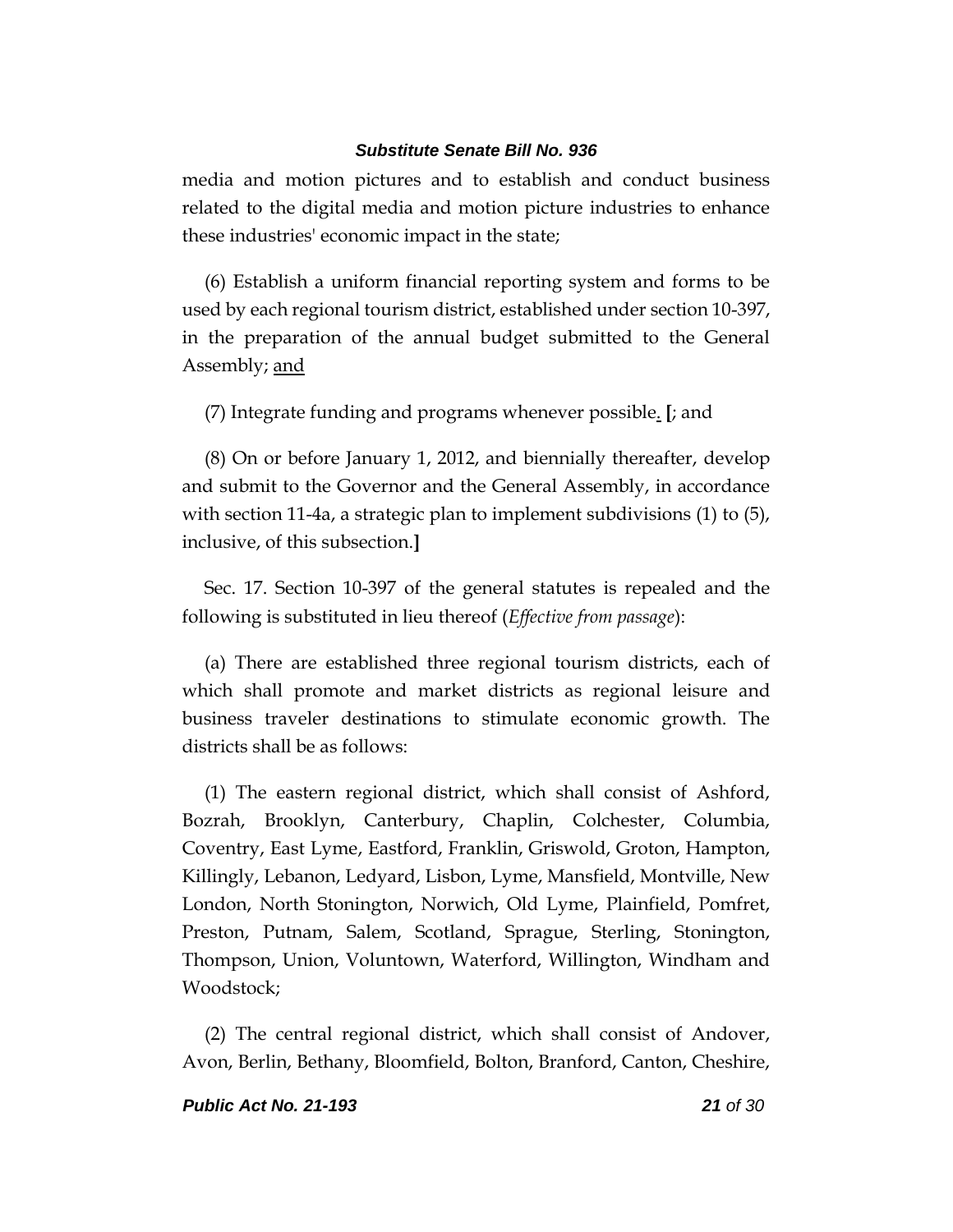Chester, Clinton, Cromwell, Deep River, Durham, East Granby, East Haddam, East Hampton, East Hartford, East Haven, East Windsor, Ellington, Enfield, Essex, Farmington, Glastonbury, Granby, Guilford, Haddam, Hamden, Hartford, Hebron, Killingworth, Madison, Manchester, Marlborough, Meriden, Middlefield, Middletown, Milford, New Britain, New Haven, Newington, North Branford, North Haven, Old Saybrook, Orange, Plainville, Portland, Rocky Hill, Simsbury, Somers, South Windsor, Southington, Stafford, Suffield, Tolland, Vernon, Wallingford, West Hartford, West Haven, Westbrook, Wethersfield, Windsor, Windsor Locks and Woodbridge; and

(3) The western regional district, which shall consist of Ansonia, Barkhamsted, Beacon Falls, Bethel, Bethlehem, Bridgeport, Bridgewater, Bristol, Brookfield, Burlington, Canaan, Colebrook, Cornwall, Danbury, Darien, Derby, Easton, Fairfield, Goshen, Greenwich, Hartland, Harwinton, Kent, Litchfield, Middlebury, Monroe, Morris, Naugatuck, New Fairfield, New Hartford, New Milford, New Canaan, Newtown, Norfolk, North Canaan, Norwalk, Oxford, Plymouth, Prospect, Redding, Ridgefield, Roxbury, Salisbury, Seymour, Sharon, Shelton, Sherman, Southbury, Stamford, Stratford, Thomaston, Torrington, Trumbull, Warren, Washington, Waterbury, Watertown, Weston, Westport, Wilton, Winchester, Wolcott and Woodbury.

(b) Each regional tourism district shall be overseen by a board of directors consisting of one representative from each municipality within the district, appointed by the legislative body of the municipality and, where the legislative body is a town meeting, by the board of selectmen. Any such member of a board of directors shall serve for a term of three years. In addition, the board of directors may appoint up to twenty-one persons representing tourism interests within the district to serve on the board. No board member shall be deemed a state employee for serving on said board. All appointments to the board of directors shall be reported to the Commissioner of Economic and Community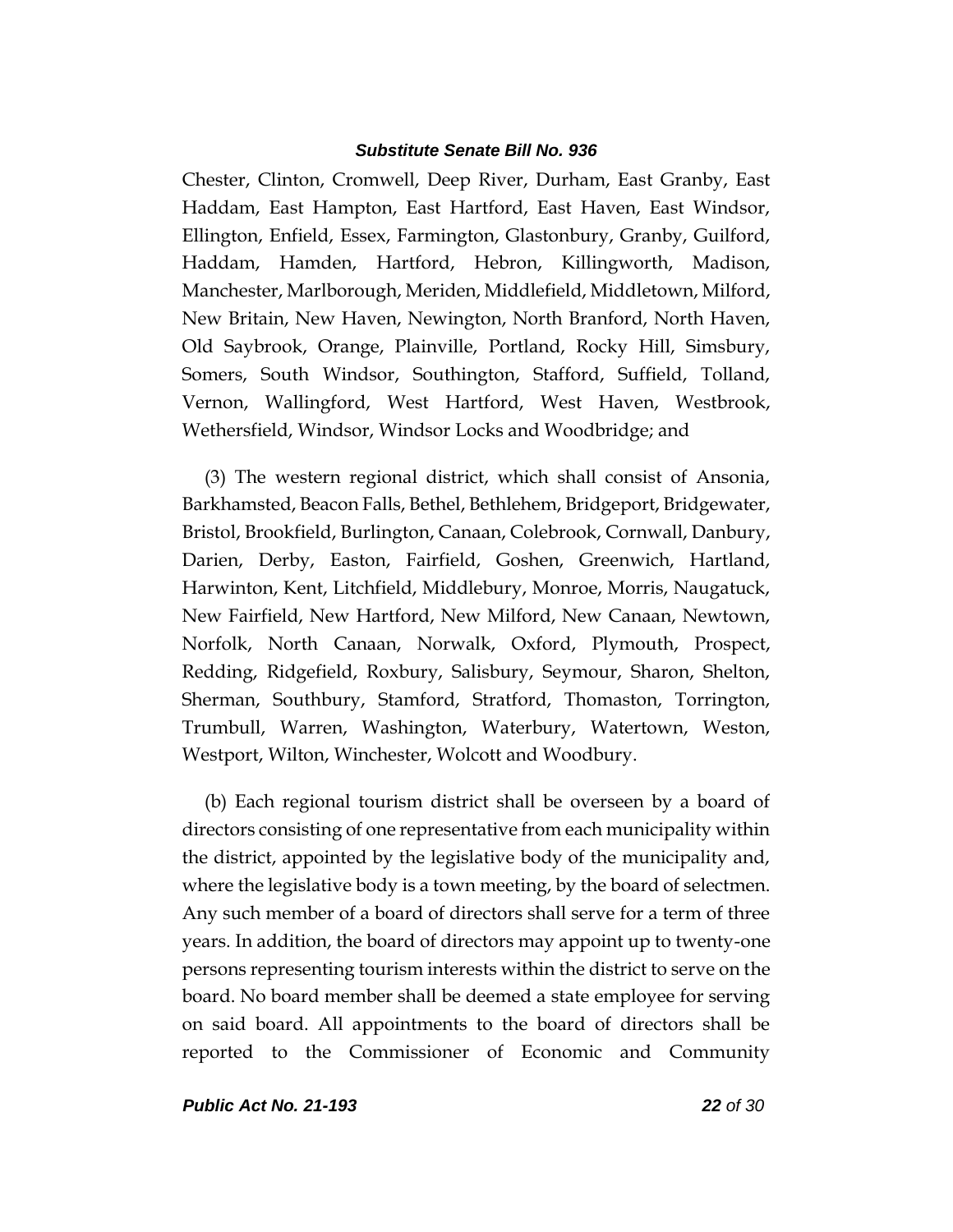Development.

(c) The provisions of the Freedom of Information Act, as defined in section 1-200, shall apply to each regional tourism district.

(d) Each tourism district shall adopt a charter and bylaws governing its operation.

(e) Each regional tourism district shall (1) comply with uniform standards for accounting and reporting expenditures that are established by the Department of Economic and Community Development in accordance with section 10-392, as amended by this act, and are based on industry accounting standards developed by the International Association of Convention and Visitor Bureaus or other national organizations related to tourism, and (2) on or before January first of each year, submit to the department, the Office of Policy and Management and the Office of Fiscal Analysis an independent audit in accordance with the provisions of sections 4-230 to 4-236, inclusive.

(f) Each regional tourism district shall solicit and may accept private funds for the promotion of tourism within its towns and cities and shall coordinate its activities with any private nonprofit tourist association within the district and within this state, that promotes tourism industry businesses in this state, in order to foster cooperation in the promotion of such businesses. Any funds received by a regional tourism district may be deposited in the account established in section 10-395 or in an account established by such tourism district to receive such funds.

**[**(g) The central regional district office shall be located within the department.**]**

**[**(h)**]** (g) The commissioner shall, within available appropriations, distribute tourism funding evenly among the three tourism districts. At the end of each fiscal year, commencing with the fiscal year ending June 30, 2021, each regional tourism district shall return any unexpended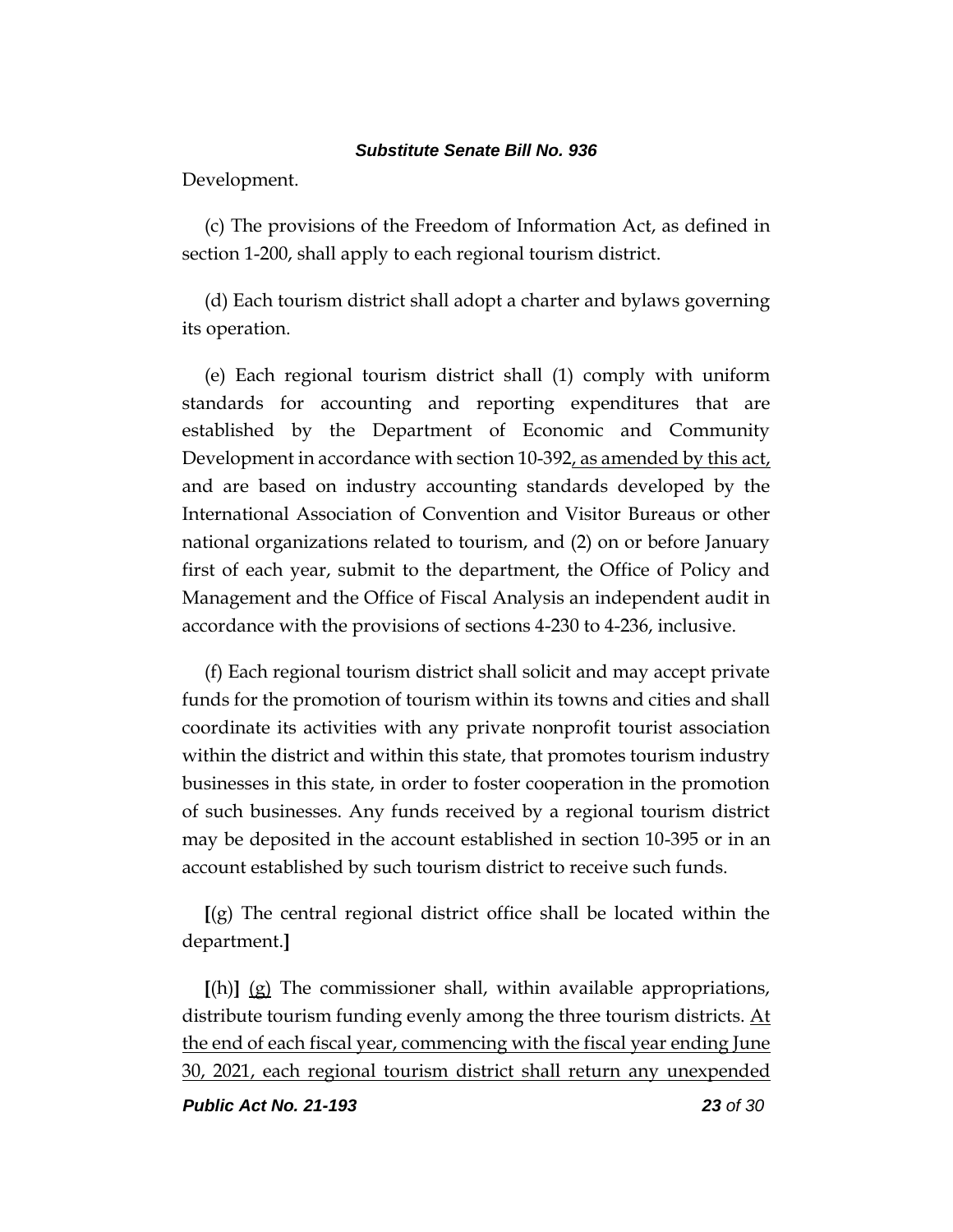funds, except for any funds used to establish or administer a matching grant program pursuant to subsection (h) of this section, to the Department of Economic and Community Development. Such funds shall be deposited into the Tourism Fund. The commissioner shall use such funds to support state-wide marketing.

**[**(i)**]** (h) Each regional tourism district may establish and administer a matching grant program for any tourism industry business, tourism destination, or not-for-profit arts and culture organization that has received private funds for the marketing of such business, destination, organization or regional tourism district. Such grants shall be used for the marketing of such business, destination, organization or regional tourism district.

Sec. 18. Subsection (a) of section 10-408b of the general statutes is repealed and the following is substituted in lieu thereof (*Effective October 1, 2021*):

(a) In accordance with subdivision (4) of section 10-400, the Connecticut Arts Council is authorized to establish and manage a nonprofit foundation, the Connecticut Arts Council Foundation. **[**and shall serve as the board of directors of such foundation.**]** The board of directors of said foundation shall consist of sixteen members as follows:

(1) Five appointed by the Governor for a term of four years, one of whom shall be the head of a state-wide arts organization;

(2) One appointed by the speaker of the House of Representatives for a term of three years;

(3) One appointed by the president pro tempore of the Senate for a term of three years;

(4) One appointed by the majority leader of the House of Representatives for a term of three years;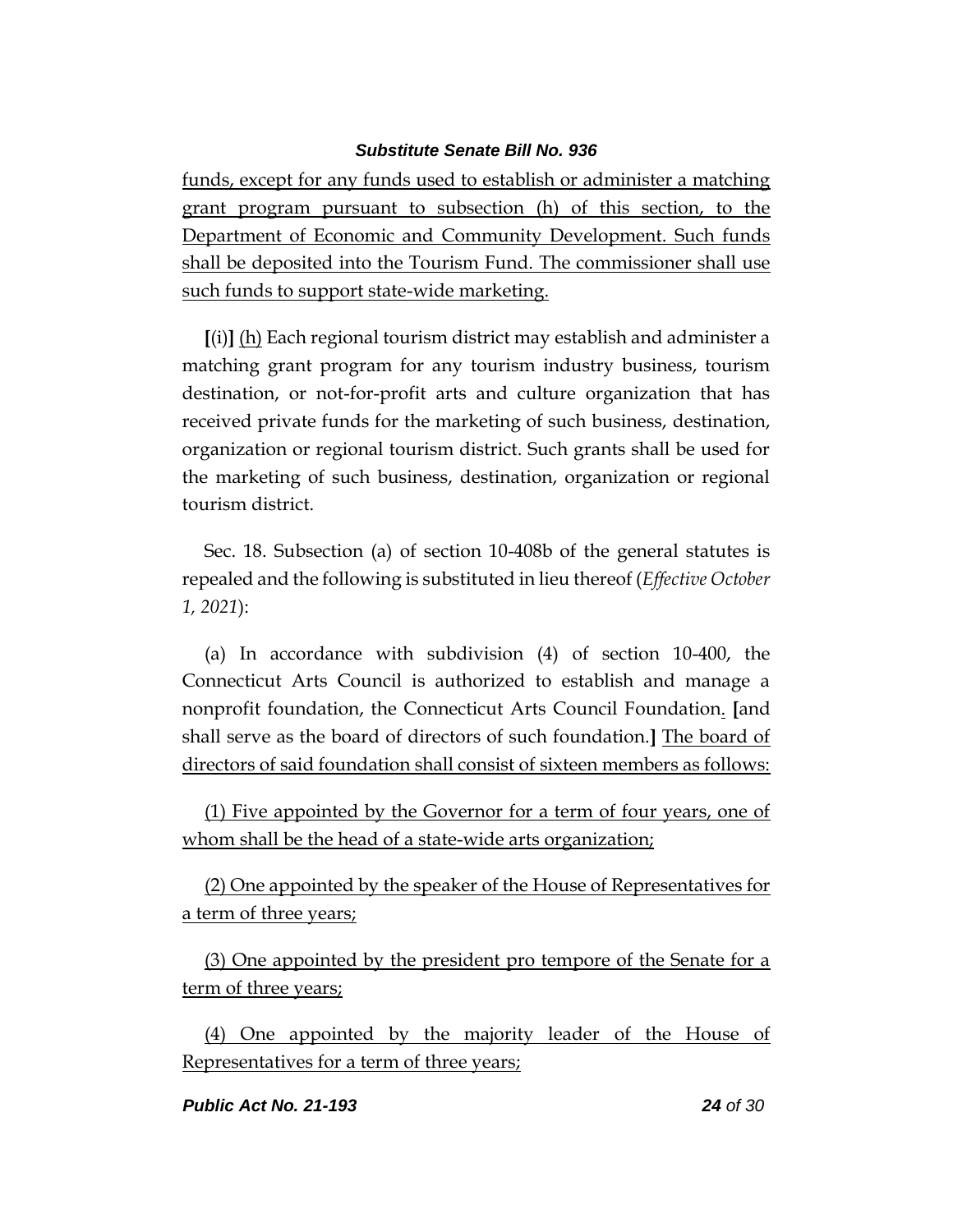(5) One appointed by the majority leader of the Senate for a term of three years;

(6) One appointed by the minority leader of the House of Representatives for a term of three years;

(7) One appointed by the minority leader of the Senate for a term of three years;

(8) The Commissioner of Economic and Community Development, who shall be an ex-officio, voting member;

(9) Three appointed by the Commissioner of Economic and Community Development for a term of three years; and

(10) An employee of the Department of Economic and Community Development responsible for arts and culture, who shall be designated by the Commissioner of Economic and Community Development and be an ex-officio, nonvoting member.

Sec. 19. Subsection (b) of section 10-409 of the general statutes is repealed and the following is substituted in lieu thereof (*Effective from passage*):

(b) Notwithstanding the provisions of this section or section 1-210, the Department of Economic and Community Development may withhold from disclosure to the public information relating to the location of archaeological sites under consideration for listing by the department or those listed on the National Register of Historic Places or the state register of historic places whenever the department determines that disclosure of specific information would create a risk of destruction or harm to such sites. **[**The provisions of this subsection shall not apply to any such site unless the person who reported or discovered such site has submitted a written statement to the department requesting that no disclosure be made. Upon receipt of such statement, the department

*Public Act No. 21-193 25 of 30*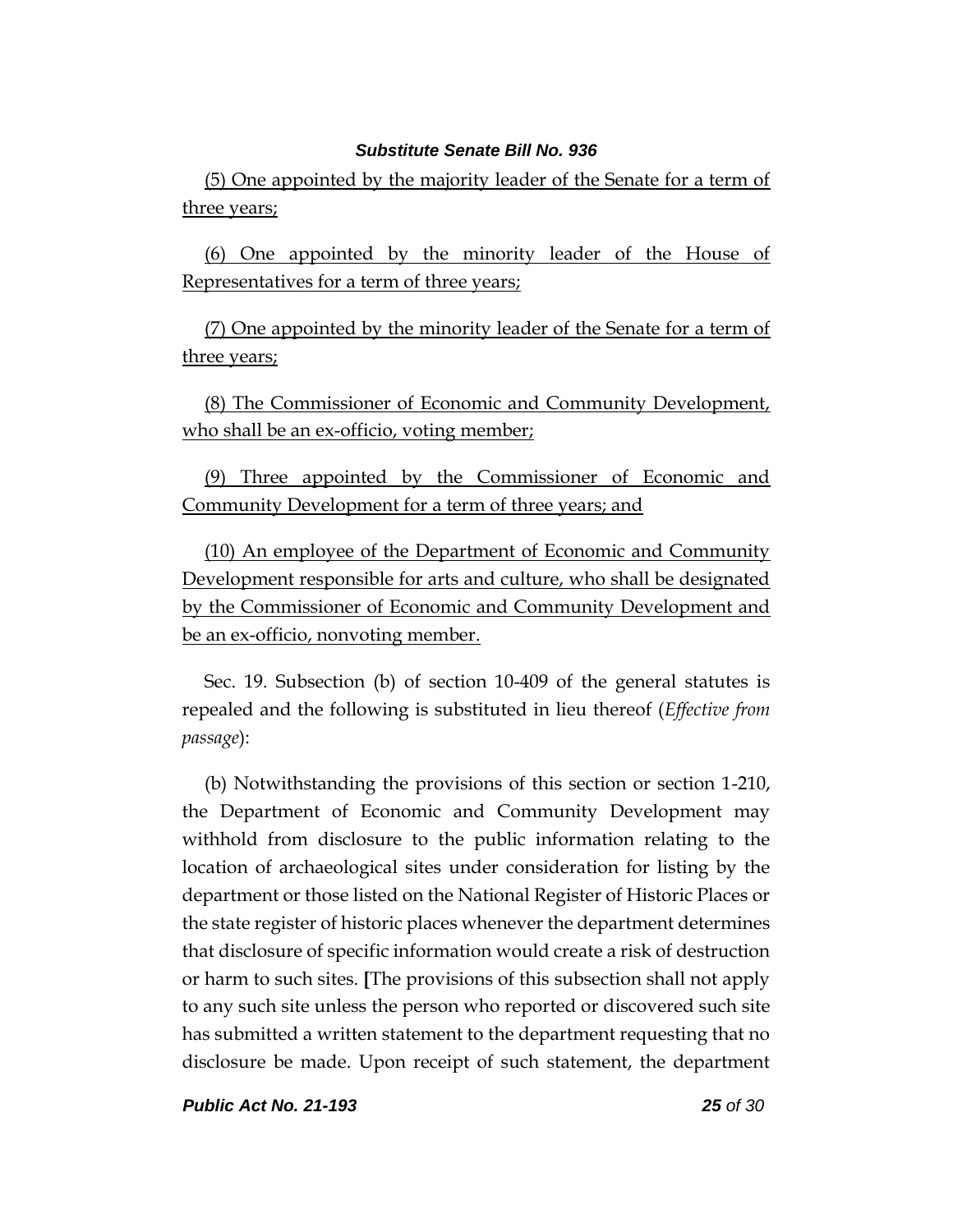may withhold such information from disclosure until the July first next succeeding such receipt. Such person may request that a period of nondisclosure be extended by submitting such statements prior to July first of any year.**]**

Sec. 20. Section 32-5a of the general statutes is repealed and the following is substituted in lieu thereof (*Effective from passage*):

The Commissioner of Economic and Community Development and the board of directors of Connecticut Innovations, Incorporated shall require, as a condition of any financial assistance provided on and after June 23, 1993, under any program administered by the Department of Economic and Community Development or such corporation to any business organization, except for a business organization that receives any such financial assistance in an amount not more than fifty thousand dollars and is an eligible small business, as defined in section 31-3pp, or under any assistance program that is funded entirely by the federal government, in which case the commissioner may require, that such business organization: (1) Shall not relocate outside of the state for ten years after receiving such assistance or during the term of a loan or loan guarantee, whichever is longer, unless the full amount of the assistance is repaid to the state and a penalty equal to five per cent of the total assistance received is paid to the state, except that this subdivision shall not be applicable to financial assistance by the corporation in the form of an equity investment or other financial assistance, including a convertible or seed loan, with predominantly equity characteristics, and (2) shall, if the business organization relocates within the state during such period, offer employment at the new location to its employees from the original location if such employment is available. For the purposes of subdivision (1) of this section, the value of a guarantee shall be equal to the amount of the state's liability under the guarantee. As used in this section, "relocate" means the physical transfer of a substantial portion, as determined by the Commissioner of Economic and Community

*Public Act No. 21-193 26 of 30*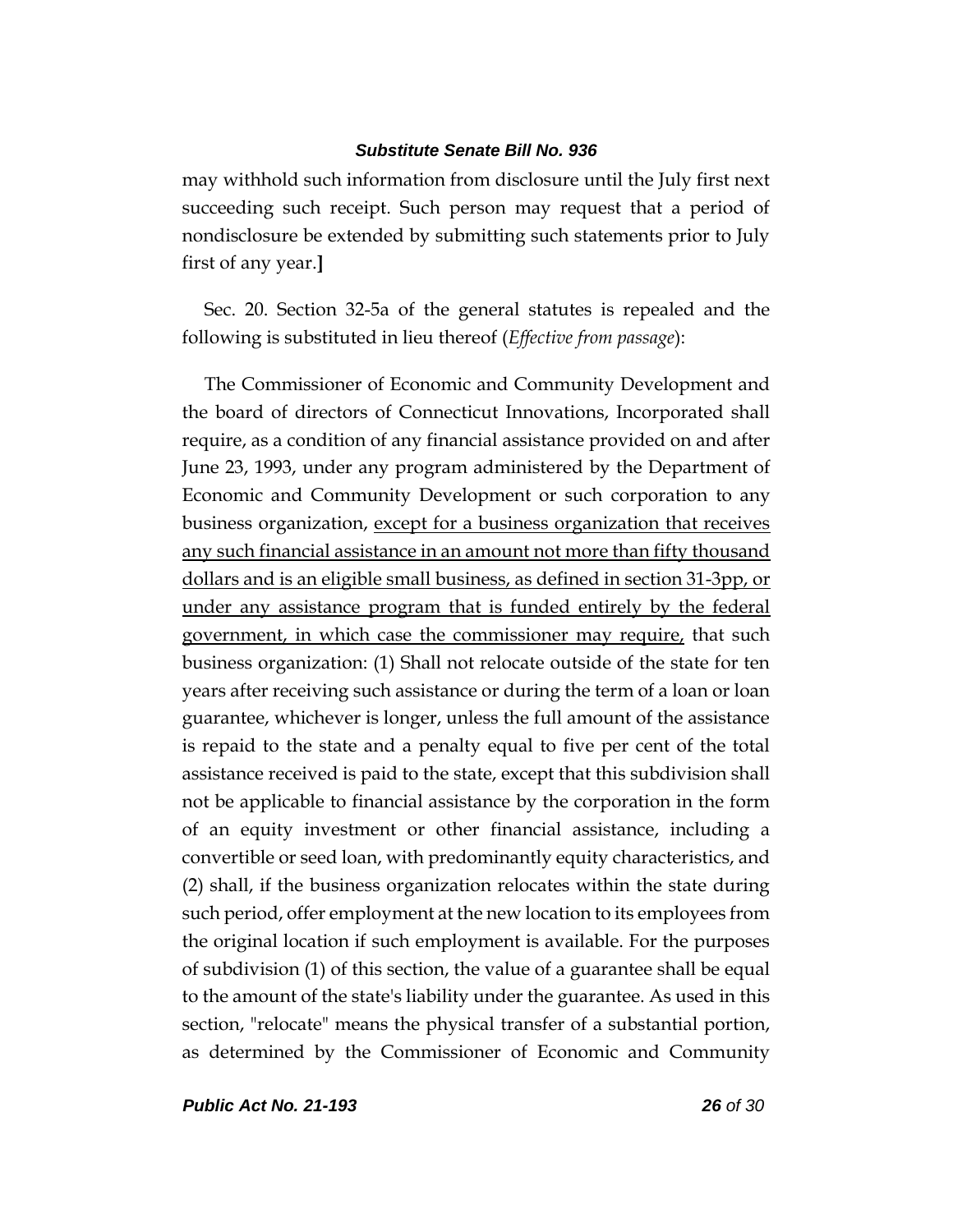Development, of the operations of a business or any division of a business that independently receives any financial assistance from the state from the location such business or division occupied at the time it accepted the financial assistance to another location. Notwithstanding the provisions of this section, the Commissioner of Economic and Community Development shall adopt regulations in accordance with chapter 54 to establish the terms and conditions of repayment, including specifying the conditions under which repayment may be deferred, following a determination by the commissioner of a legitimate hardship.

Sec. 21. Subdivision (2) of section 32-600 of the general statutes is repealed and the following is substituted in lieu thereof (*Effective from passage*):

(2) "Capital city project" means any or all of the following: (A) A convention center project as defined in subdivision (3) of this section; (B) a downtown higher education center; (C) the civic center and coliseum complex; (D) the development of the infrastructure and improvements to the riverfront; (E) (i) the creation of up to three thousand downtown housing units through rehabilitation and new construction, and (ii) the demolition or redevelopment of vacant buildings; (F) the addition to downtown parking capacity; (G) development and redevelopment; and (H) the promotion of and attraction to in-state professional and amateur sports and sporting events. **[**in consultation with the Sports Advisory Board established under section 10-425.**]** All capital city projects shall be located or constructed and operated in the capital city economic development district, as defined in subdivision (7) of this section, provided any project undertaken pursuant to subparagraph (G) of this subdivision may be located anywhere in the town and city of Hartford, any project undertaken pursuant to subparagraph  $(D)$  or  $(E)$  (ii) of this subdivision may be located anywhere in the town and city of Hartford or town of East Hartford, and any project undertaken pursuant to subparagraph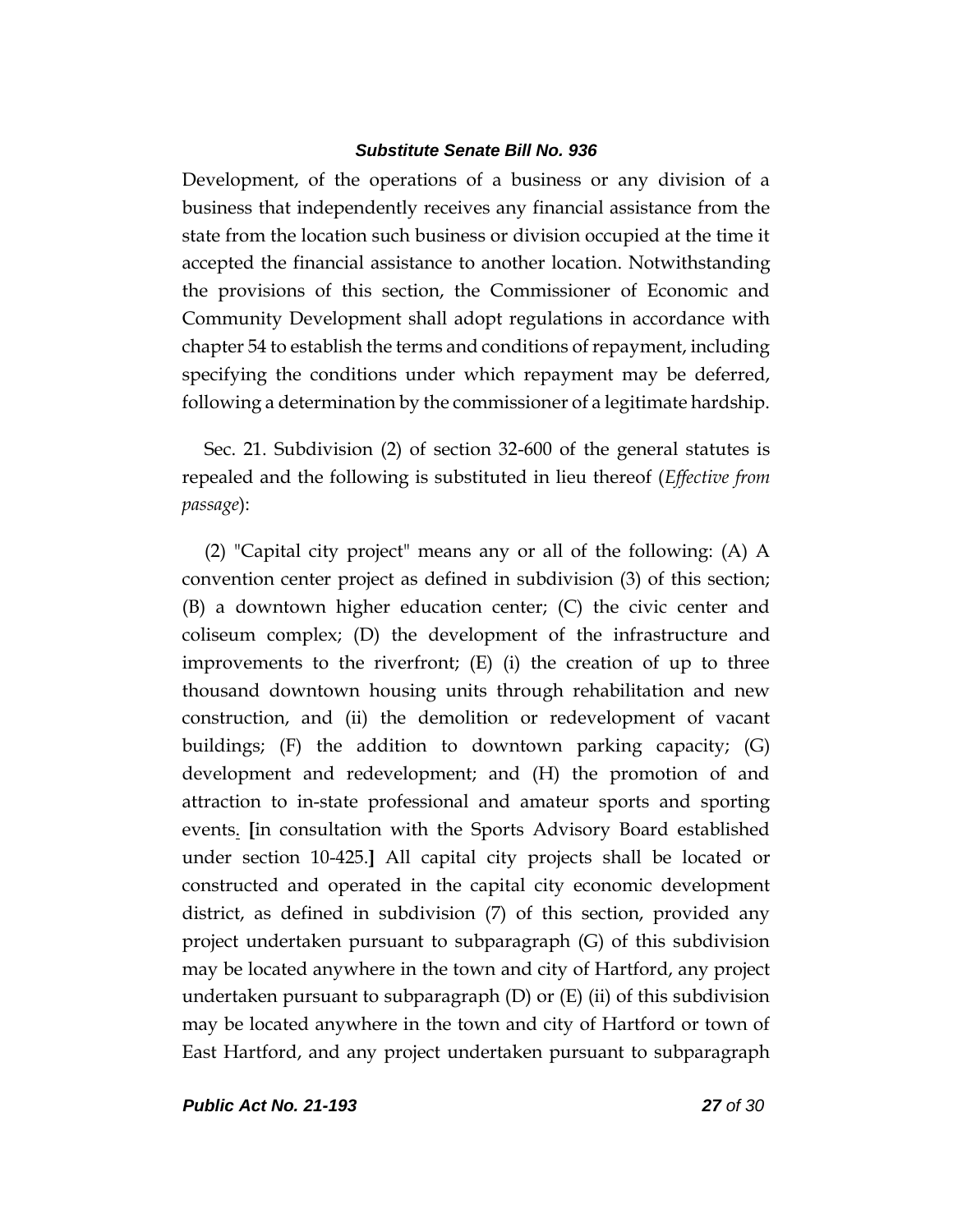(H) of this subdivision may be located anywhere in the state.

Sec. 22. Section 23-100 of the general statutes is repealed and the following is substituted in lieu thereof (*Effective from passage*):

As used in sections 23-101, 23-102, as amended by this act, **[**32-6a,**]** 32- 9qq, 32-327 and 32-228, "greenway" means a corridor of open space that (1) may protect natural resources, preserve scenic landscapes and historical resources or offer opportunities for recreation or nonmotorized transportation, (2) may connect existing protected areas and provide access to the outdoors, (3) may be located along a defining natural feature, such as a waterway, along a man-made corridor, including an unused right-of-way, traditional trail routes or historic barge canals or (4) may be a greenspace along a highway or around a village.

Sec. 23. Subsection (b) of section 23-102 of the general statutes is repealed and the following is substituted in lieu thereof (*Effective from passage*):

(b) The duties of the council shall be: (1) To advise and assist in the coordination of state agencies, municipalities, regional planning organizations, as defined in section 4-124i, and private citizens in voluntarily planning and implementing a system of greenways; (2) to operate a greenways help center to advise state agencies, municipalities, regional planning organizations, as defined in section 4-124i, and private citizens in the technical aspects of planning, designing and implementing greenways, including advice on securing state, federal and nongovernmental grants; (3) to establish criteria for designation of greenways; (4) to maintain an inventory of greenways in the state which shall include the location of greenways transportation projects which have received grants under sections 23-101, **[**32-6a,**]** 32-9qq and 32-328; (5) to advise the Commissioner of Economic and Community Development on the distribution of grants for greenways transportation

*Public Act No. 21-193 28 of 30*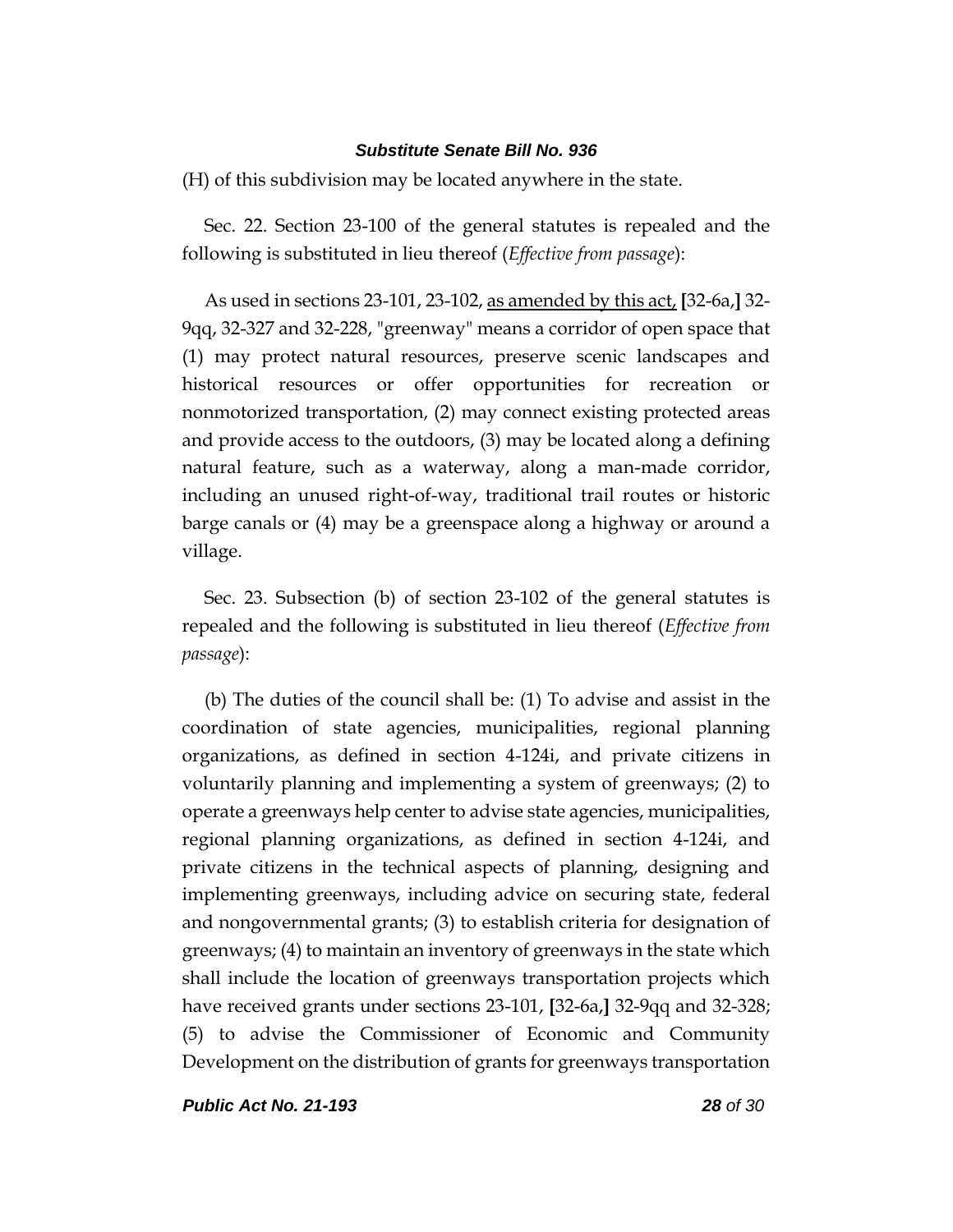projects pursuant to sections **[**32-6a,**]** 32-9qq and 32-328; and (6) to advise the Commissioner of Energy and Environmental Protection on the distribution of grants pursuant to section 23-101.

Sec. 24. Subsection (b) of section 32-1s of the general statutes is repealed and the following is substituted in lieu thereof (*Effective from passage*):

(b) Any order or regulation of the Connecticut Commission on Culture and Tourism, which is in force on July 1, 2011, shall continue in force and effect as an order or regulation of the Department of Economic and Community Development until amended, repealed or superseded pursuant to law. Where any order or regulation of said commission or said department conflicts, the Commissioner of Economic and Community Development may implement policies and procedures consistent with the provisions of this section and sections 3-110f, as amended by this act, 3-110h, 3-110i, 4-9a, as amended by this act, 4-66aa, 4-89, 4b-53, 4b-60, as amended by this act, 4b-64, 4b-66a, as amended by this act, 5-198, 7-147a, 7-147b, 7-147c, 7-147j, 7-147p, 7-147q, 7-147y, 8- 37*lll*, 10-382, 10-384, 10-385, 10-386, 10-387, 10-388, 10-389, 10-391, 10- 392, as amended by this act, **[**10-393,**]** 10-394, 10-395, 10-396, 10-397, as amended by this act, 10-397a, 10-399, 10-400, 10-401, 10-402, 10-403, 10- 404, 10-405, 10-406, 10-408, 10-409, as amended by this act, 10-410, 10- 411, 10-412, 10-413, 10-414, 10-415, 10-416, 10-416a, 10-416b, **[**10-425,**]** 10a-111a, as amended by this act, 10a-112, 10a-112b, 10a-112g, 11-6a, as amended by this act, 12-376d, as amended by this act, 13a-252, 19a-315b, 19a-315c, 22a-1d, 22a-19b, 22a-27s, as amended by this act, 29-259, **[**32- 6a,**]** 32-11a and 32-35 while in the process of adopting the policy or procedure in regulation form, provided notice of intention to adopt regulations is printed in the Connecticut Law Journal not later than twenty days after implementation. The policy or procedure shall be valid until the time final regulations are effective.

*Public Act No. 21-193 29 of 30* Sec. 25. Subsection (c) of section 2-90c of the general statutes is